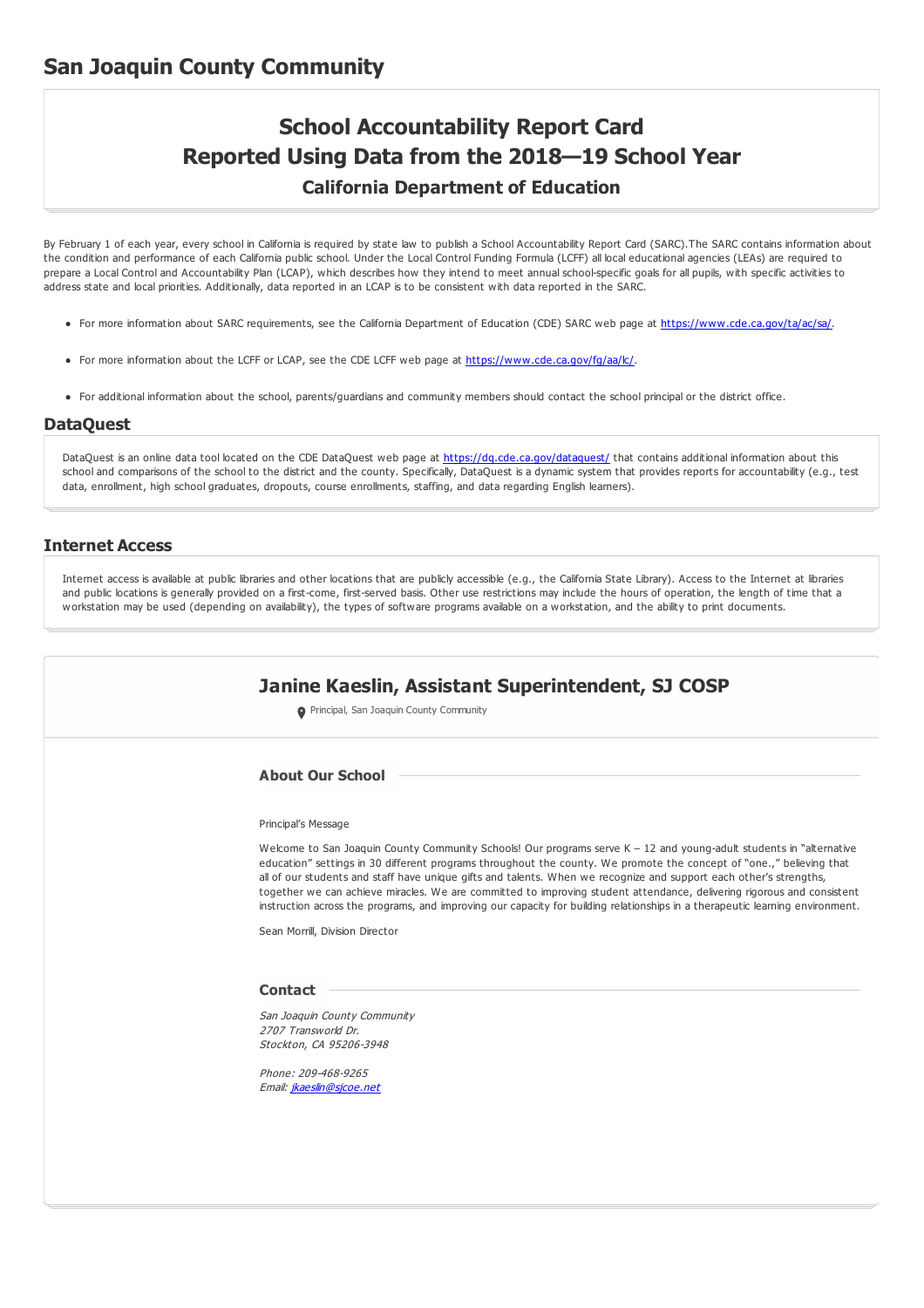## **About This School**

### **Contact Information (School Year 2019—20)**

| District Contact Information (School Year 2019-20) |                                        |  |  |  |
|----------------------------------------------------|----------------------------------------|--|--|--|
| <b>District Name</b>                               | San Joaquin County Office of Education |  |  |  |
| <b>Phone Number</b>                                | $(209)$ 468-4800                       |  |  |  |
| Superintendent                                     | James Mousalimas                       |  |  |  |
| <b>Email Address</b>                               | jstanton@sjcoe.net                     |  |  |  |
| Website                                            | http://www.sjcoe.org                   |  |  |  |

| School Contact Information (School Year 2019-20)    |                                              |  |  |  |
|-----------------------------------------------------|----------------------------------------------|--|--|--|
| <b>School Name</b>                                  | San Joaquin County Community                 |  |  |  |
| <b>Street</b>                                       | 2707 Transworld Dr.                          |  |  |  |
| City, State, Zip                                    | Stockton, Ca, 95206-3948                     |  |  |  |
| <b>Phone Number</b>                                 | 209-468-9265                                 |  |  |  |
| <b>Principal</b><br>COSP                            | Janine Kaeslin, Assistant Superintendent, SJ |  |  |  |
| <b>Email Address</b>                                | jkaeslin@sjcoe.net                           |  |  |  |
| Website                                             | www.sjcoe.org/cosp                           |  |  |  |
| County-District-School 39103973930468<br>(CDS) Code |                                              |  |  |  |

Last updated: 1/9/2020

### **School Description and Mission Statement (School Year 2019—20)**

School Description and Mission Statement (for current year 2019-20)

One.Mission

As a community of learners built on meaningful relationships, we ensure that each of us attains the skills and knowledge needed to thrive in a dynamic world.

One.Vision

We will continually create learning environments and provide opportunities so that diverse learners can own their own future.

Program Description

Our programs enable diverse learners to become productive members of the community by providing creative and high quality learning opportunities. Students develop an appreciation of self and others, employ critical thinking and problem solving skills, develop workforce readiness, and complete a course of study resulting in a high school diploma, Certificate of Completion, CHSPE or GED.

Community schools are located in leased commercial properties and in eight county-owned school buildings. These school sites are located throughout the county in order to serve the students directly in the community in which they live. The largest sites accommodate up to 100 students and the smallest site serves 20 students.

The population of the community school programs is comprised of students referred by parents, students who have been expelled or referred through the Student Attendance Review Board/SARB process, and/or students who are on probation or homeless. We serve grades K through young adult. Our students come from a variety of academic, ethnic and social backgrounds. The diversity of students is united through our mission, vision, curriculum, methods of assessment and the guiding philosophy of one.

The one.Program staff is comprised of teachers, counselors, school nurse, clerical support, maintenance and technology staff, "WorkAbility" staff and administrators. All employees are "teachers of students" and may participate in activities such as quests, congress, career fairs, athletic events and extended educational opportunities.

The Community Schools Programs use an integrated, thematic approach to instruction. Lessons, assignments and projects are based on quarterly themes that bring continuity to the learning experience. Students complete grade-appropriate, standards-based academic courses and work on basic skills to complete requirements and earn high school credits. Educational strategies are interactive, and are both process- and product-oriented in the classroom. Teachers incorporate life skills and California State Content Standards in their teaching as well as the "concept of one."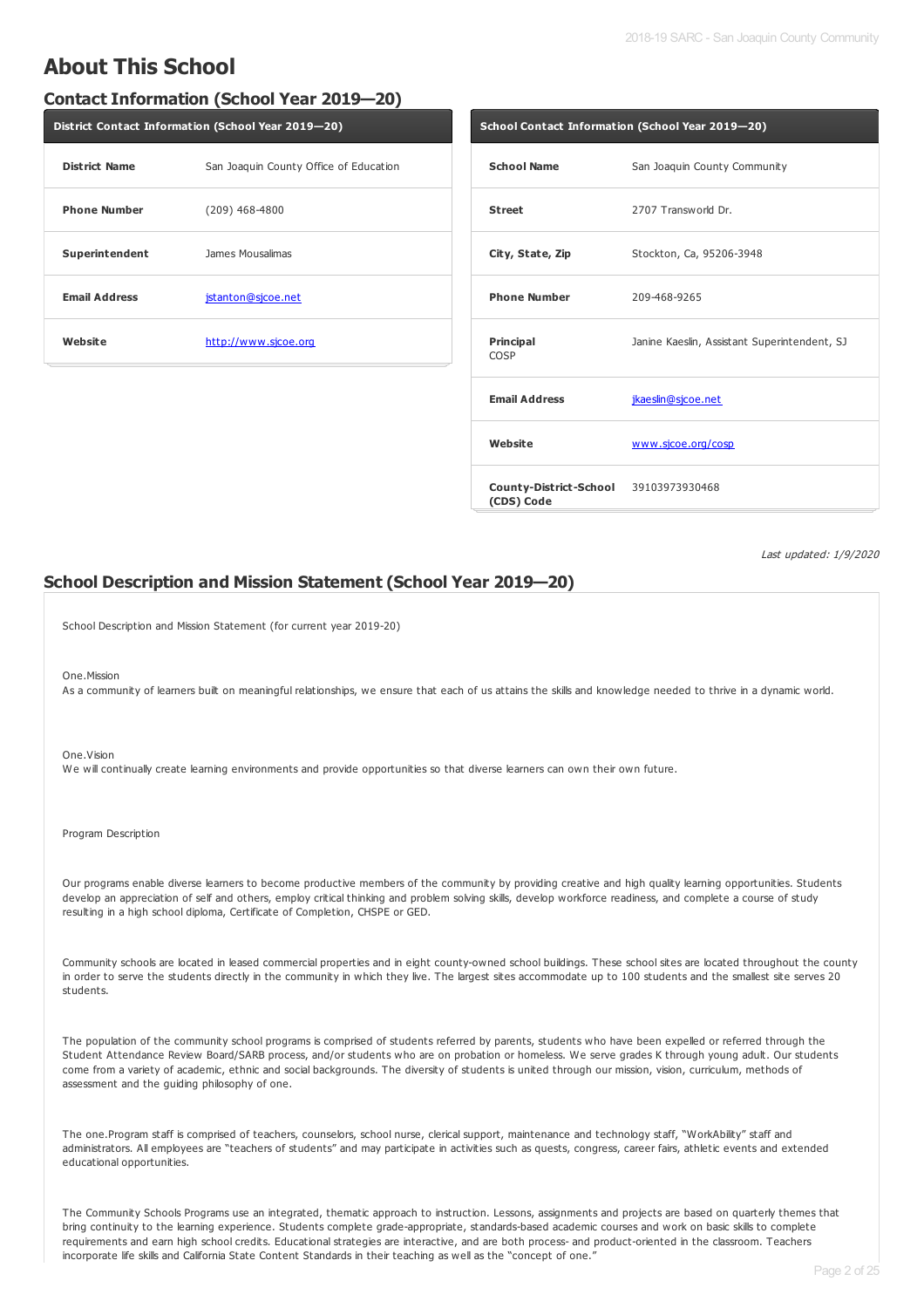Last updated: 1/16/2020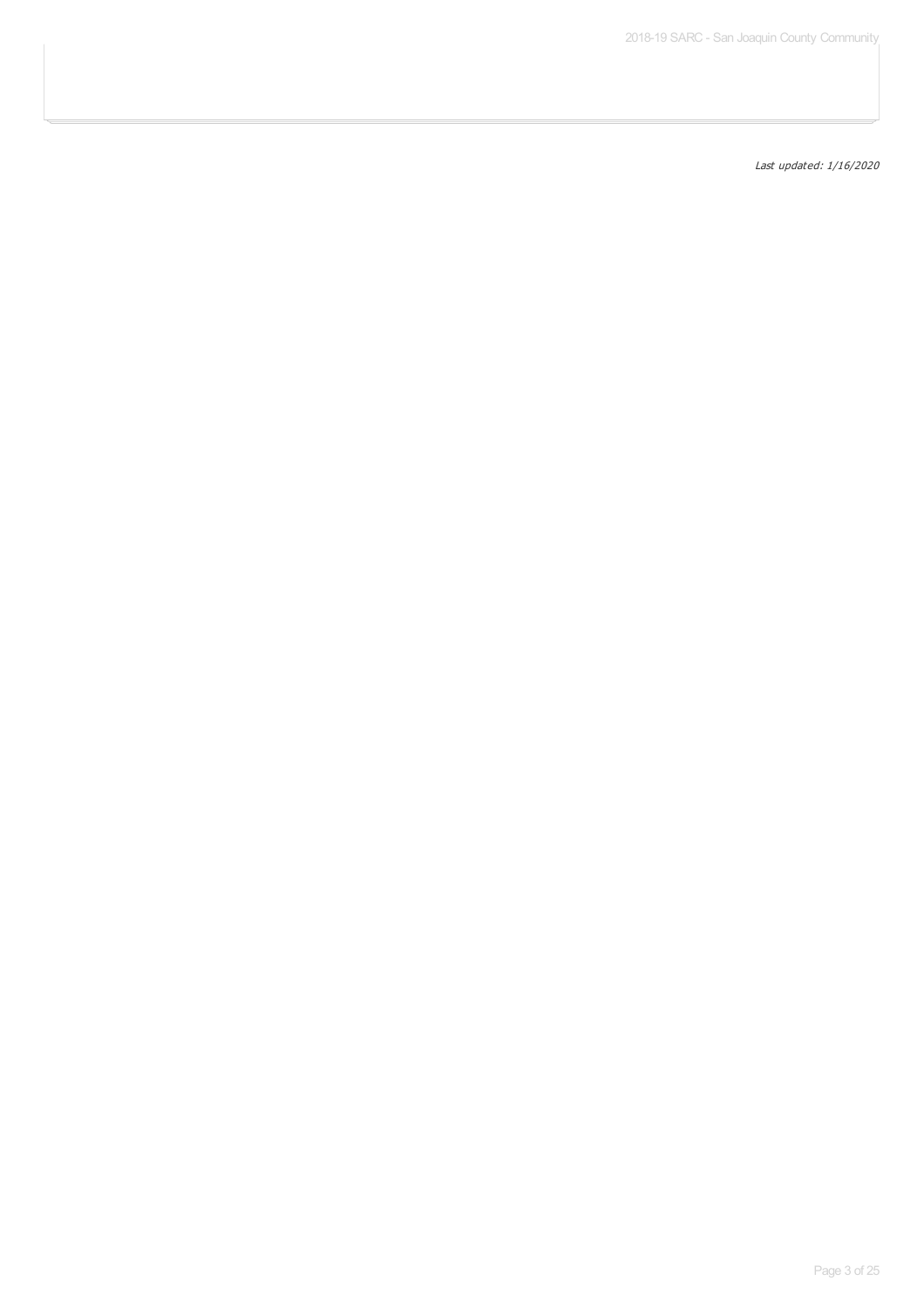## **Student Enrollment by Grade Level (School Year 2018—19)**

| <b>Grade Level</b>      | <b>Number of Students</b> |
|-------------------------|---------------------------|
| Grade 3                 | 2                         |
| Grade 4                 | 5                         |
| Grade 5                 | $\overline{7}$            |
| Grade 6                 | 9                         |
| Grade 7                 | 13                        |
| Grade 8                 | 43                        |
| Grade 9                 | 167                       |
| Grade 10                | 248                       |
| Grade 11                | 452                       |
| Grade 12                | 218                       |
| <b>Total Enrollment</b> | 1164                      |



Last updated: 1/2/2020

### **Student Enrollment by Student Group (School Year 2018—19)**

| <b>Student Group</b>                | <b>Percent of Total Enrollment</b> |
|-------------------------------------|------------------------------------|
| Black or African American           | 14.70 %                            |
| American Indian or Alaska Native    | 1.20 %                             |
| Asian                               | 4.60%                              |
| Filipino                            | 0.90%                              |
| Hispanic or Latino                  | 58.90 %                            |
| Native Hawaijan or Pacific Islander | 0.80%                              |
| White                               | 12.00%                             |
| Two or More Races                   | 5.80 %                             |
| <b>Student Group (Other)</b>        | <b>Percent of Total Enrollment</b> |
| Socioeconomically Disadvantaged     | 84.80 %                            |
| English Learners                    | 17.00 %                            |
| Students with Disabilities          | 8.80 %                             |
|                                     |                                    |
| Foster Youth                        | 4.50%                              |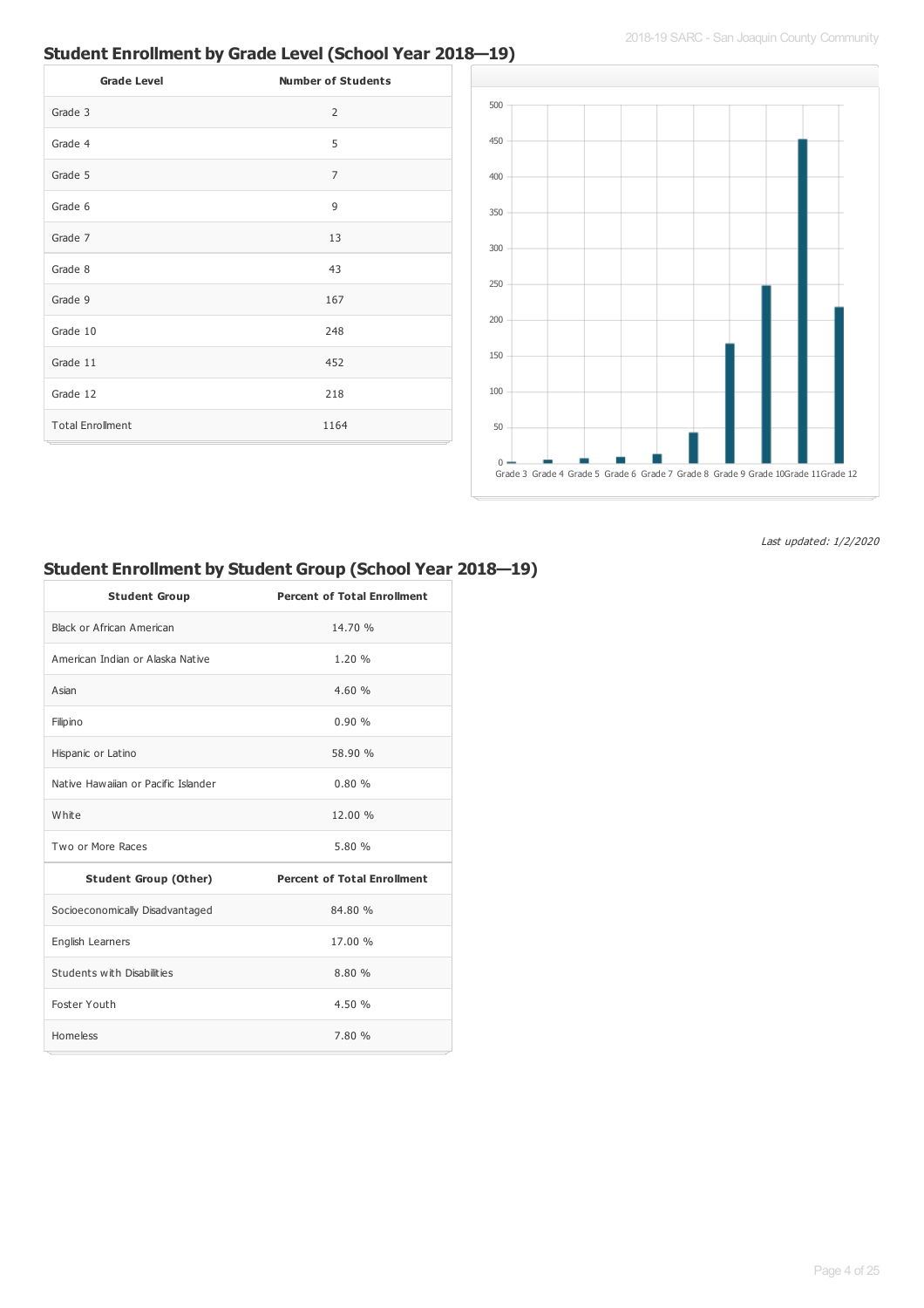# **A. Conditions of Learning**

# **State Priority: Basic**

The SARC provides the following information relevant to the State priority: Basic (Priority 1):

- Degree to which teachers are appropriately assigned and fully credentialed in the subject area and for the pupils they are teaching;
- Pupils have access to standards-aligned instructional materials; and
- School facilities are maintained in good repair

### **Teacher Credentials**

| <b>Teachers</b>                                                                   | School<br>2017<br>$-18$ | School<br>2018<br>$-19$ | School<br>2019<br>$-20$ | District<br>$2019-$<br>20 |
|-----------------------------------------------------------------------------------|-------------------------|-------------------------|-------------------------|---------------------------|
| With Full Credential                                                              | 71                      | 44                      | 44                      | 182                       |
| Without Full Credential                                                           | 6                       | 15                      | 15                      | 69                        |
| Teachers Teaching Outside Subject<br>Area of Competence (with full<br>credential) | $\Omega$                | $\Omega$                | 1                       | 1                         |



Last updated: 1/30/2020

### **Teacher Misassignments and Vacant Teacher Positions**

| <b>Indicator</b>                                  | $2017 -$<br>18 | $2018 -$<br>19 | $2019 -$<br>20 |
|---------------------------------------------------|----------------|----------------|----------------|
| Misassignments of Teachers of English<br>Learners | 0              | 0              | $\Omega$       |
| Total Teacher Misassignments*                     | 0              | 0              |                |
| Vacant Teacher Positions                          |                | O              | O              |



Note: "Misassignments" refers to the number of positions filled by teachers who lack legal authorization to teach that grade level, subject area, student group, etc. \* Total Teacher Misassignments includes the number of Misassignments of Teachers of English Learners.

Last updated: 1/30/2020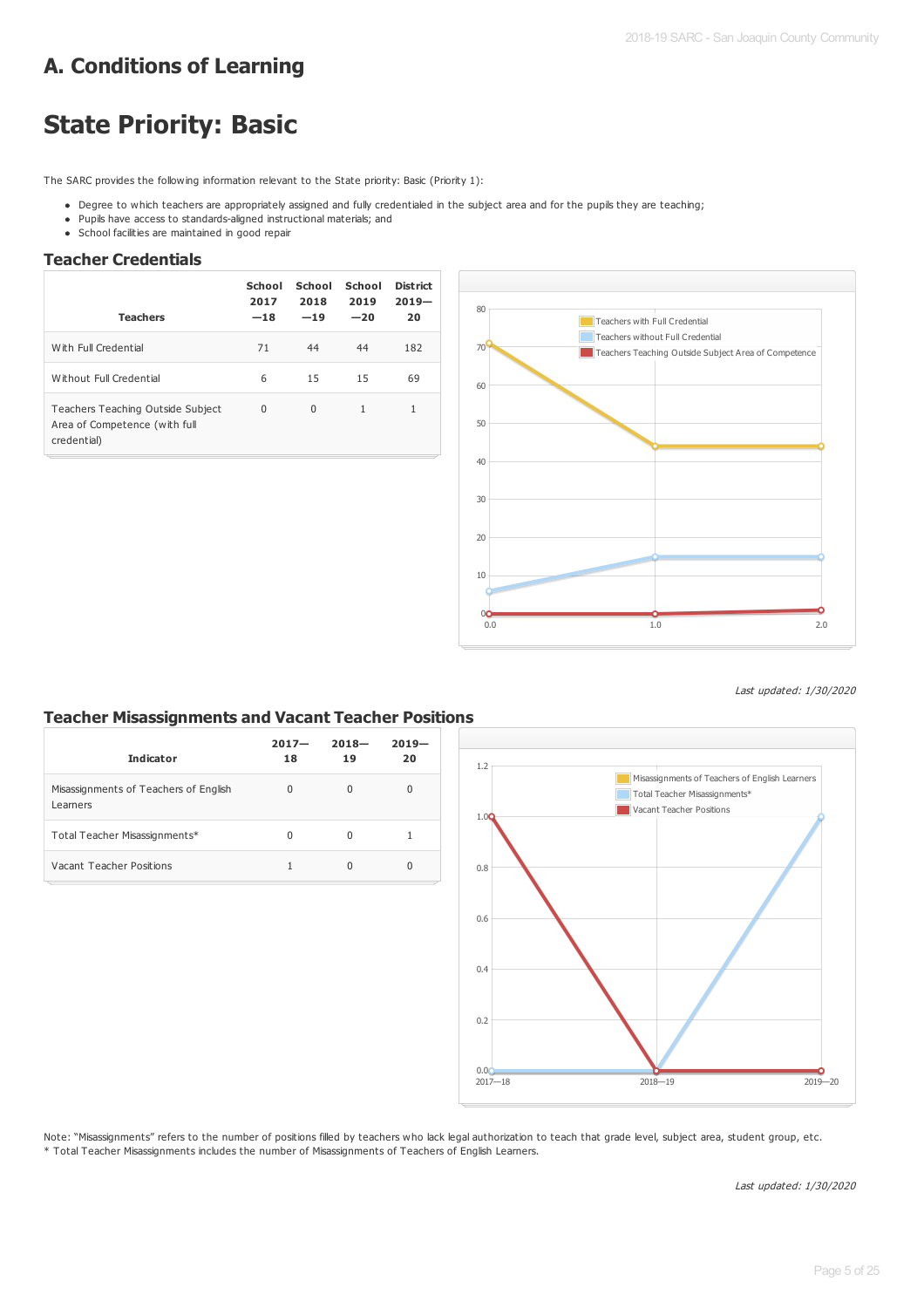### **Quality, Currency, Availability of Textbooks and Other Instructional Materials (School Year 2019—20)**

Year and month in which the data were collected: January 2019

| Subject                | <b>Textbooks and Other Instructional Materials/year of Adoption</b>                         | <b>From Most Recent</b><br><b>Adoption?</b> | <b>Percent Students Lacking Own</b><br><b>Assigned Copy</b> |
|------------------------|---------------------------------------------------------------------------------------------|---------------------------------------------|-------------------------------------------------------------|
| Reading/Language Arts  | Subject Textbooks and Instructional Materials/Year Adopted/<br><b>Most Recent Adoption?</b> | Yes                                         | 0.00%                                                       |
|                        | K-6: Benchmark Advance, California Edition/ 2016-17/ YES                                    |                                             |                                                             |
|                        | 7-12: SpringBoard by College Board; StudySync (CARE program)/ 2017-<br>18/ YES              |                                             |                                                             |
|                        | Supplemental 7-12: PLATO Courseware and Accucess Modules/ 2016-<br>17/NO                    |                                             |                                                             |
|                        | Supplemental ELD: WRITE approach/ 2017-18/ YES                                              |                                             |                                                             |
|                        | Supplemental K-6: Plato Exact Path/ 2017-18/ YES                                            |                                             |                                                             |
| Mathematics            | Subject Textbooks and Instructional Materials/Year Adopted/<br><b>Most Recent Adoption?</b> | Yes                                         | 0.00%                                                       |
|                        | K-6: enVision Math/ 2012-13/ YES                                                            |                                             |                                                             |
|                        | 7-8: Houghton Mifflin Harcourt, California Go Math Grades 7 and 8/ YES                      |                                             |                                                             |
|                        | 9-12: Houghton Mifflin Harcourt, Integrated Mathematics I/ 2016-17/<br><b>YES</b>           |                                             |                                                             |
|                        | Big Ideas Math Algebra (CARE program)/ 2016-17/ YES                                         |                                             |                                                             |
|                        | Supplemental 7-12: PLATO Courseware and Accucess Modules/ 2016-<br>17/ NO                   |                                             |                                                             |
|                        | Supplemental K-6: Plato Exact Path/ 2017-18/ NO                                             |                                             |                                                             |
| Science                | Subject Textbooks and Instructional Materials/Year Adopted/<br><b>Most Recent Adoption?</b> | No                                          | 0.00%                                                       |
|                        | 7-12: PLATO Courseware;                                                                     |                                             |                                                             |
|                        | Glencoe, Biology, Dynamics of Life/ 2016-17/ NO                                             |                                             |                                                             |
|                        | Glencoe Physical with Earth Science/ 2016-17/ NO                                            |                                             |                                                             |
| History-Social Science | Subject Textbooks and Instructional Materials/Year Adopted/<br><b>Most Recent Adoption?</b> | Yes                                         | 0.00%                                                       |
|                        | $K - 12$ :                                                                                  |                                             |                                                             |
|                        | IMPACT/ 2018-19/YES                                                                         |                                             |                                                             |
|                        | California Social Studies McGraw Hill/ 2018-19/ YES                                         |                                             |                                                             |
|                        | Supplemental: PLATO Courseware/ 2016-17/ NO                                                 |                                             |                                                             |
| Foreign Language       | Subject Textbooks and Instructional Materials/Year Adopted/<br><b>Most Recent Adoption?</b> | No                                          | 0.00%                                                       |
|                        | PLATO Courseware/ 2016-17/ NO                                                               |                                             |                                                             |
| Health                 | Subject Textbooks and Instructional Materials/Year Adopted/<br><b>Most Recent Adoption?</b> | No                                          | 0.00%                                                       |
|                        | PLATO Courseware/ 2016-17/ NO                                                               |                                             |                                                             |
| Visual and Performing  |                                                                                             | No                                          | $0.0 \%$                                                    |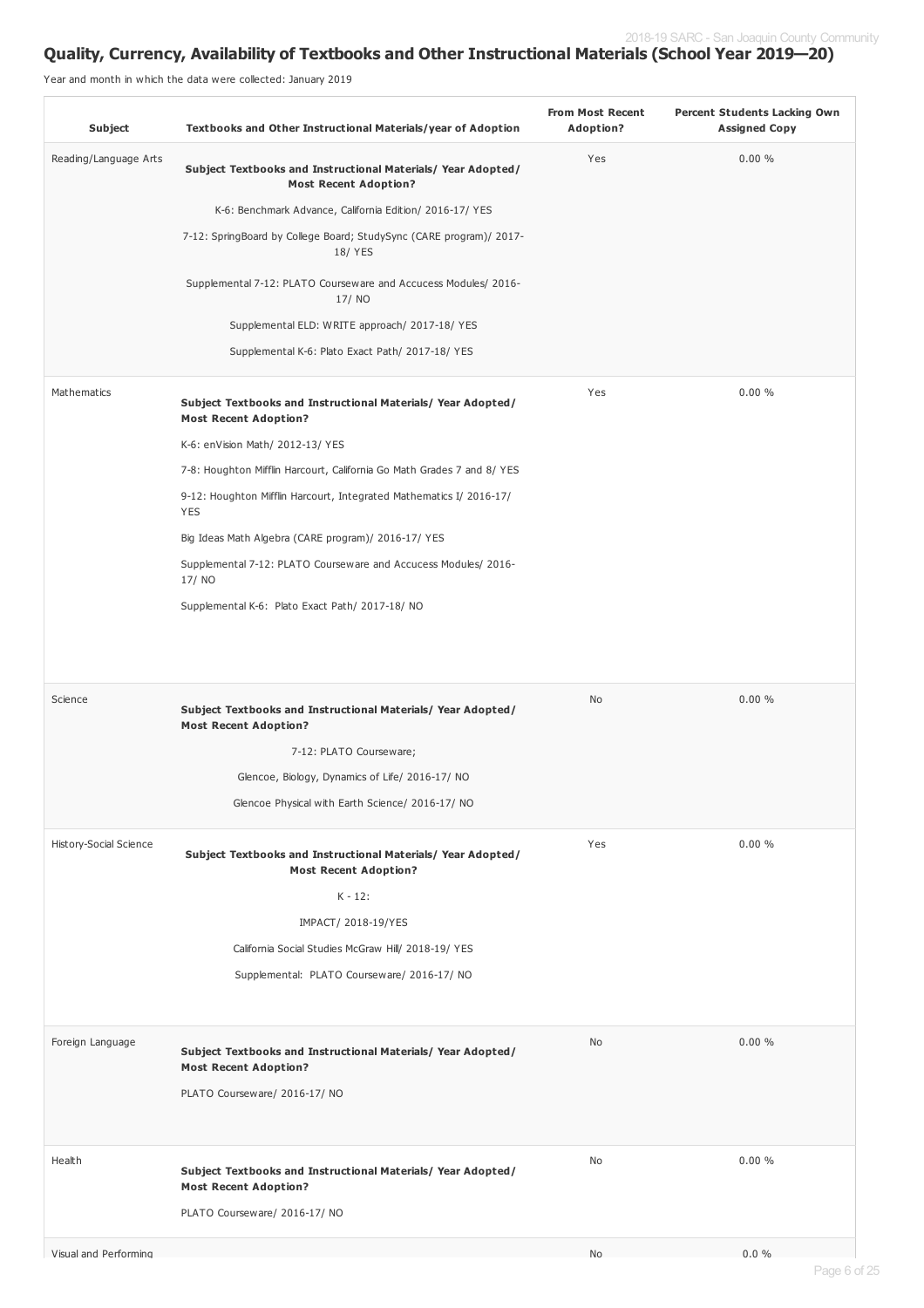| $\sim$<br>Subject Textbooks and Instructional Materials/Year Adopted/<br>Arts<br><b>Most Recent Adoption?</b> |                              |     |      |  |  |  |  |
|---------------------------------------------------------------------------------------------------------------|------------------------------|-----|------|--|--|--|--|
|                                                                                                               | PLATO Courseware/ 2016-17/NO |     |      |  |  |  |  |
| Science Lab Eqpmt<br>(Grades 9-12)                                                                            | N/A                          | N/A | 0.0% |  |  |  |  |

Note: Cells with N/A values do not require data.

Visual and Performing

Last updated: 1/14/2020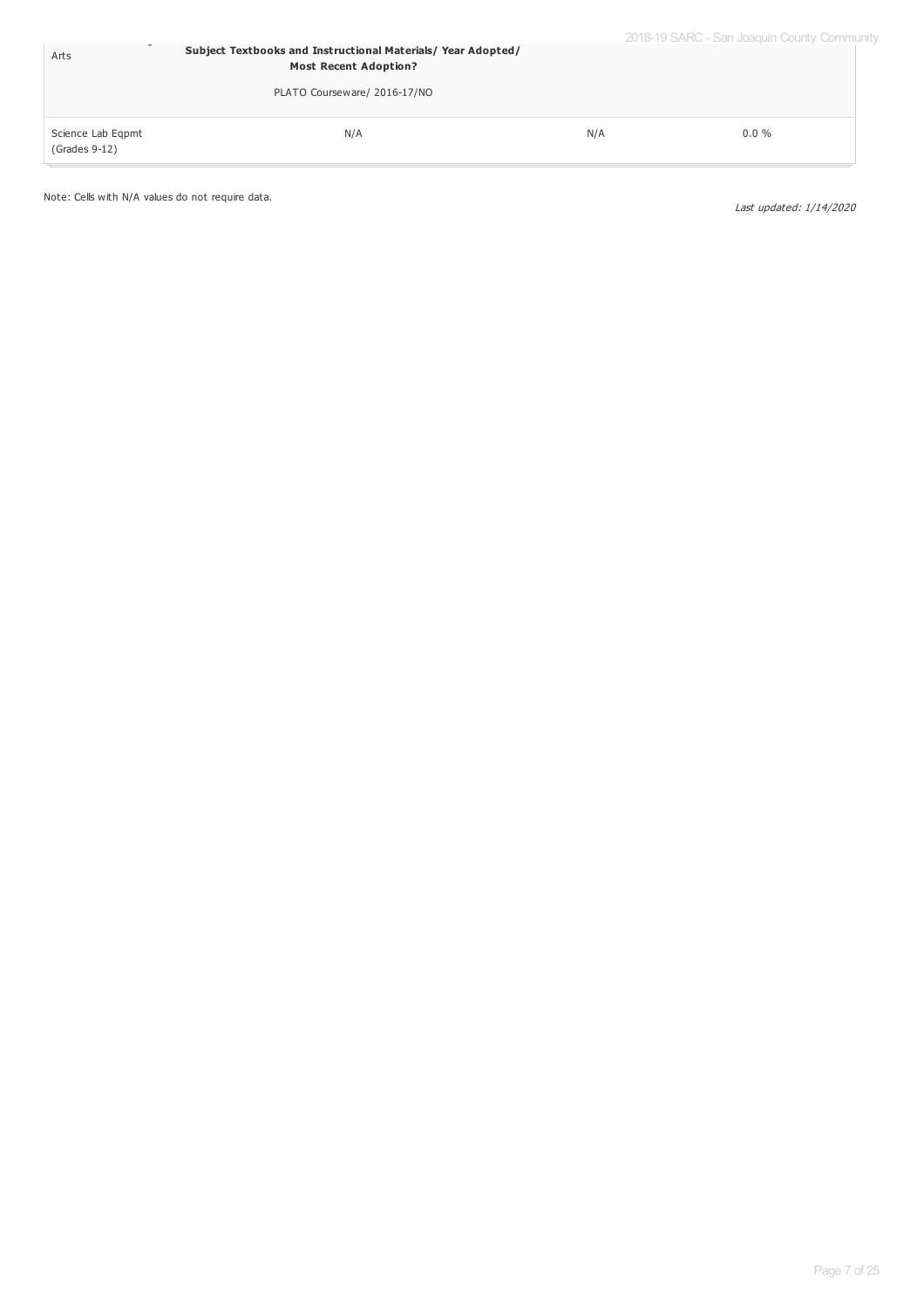#### 2018-19 SARC - San Joaquin County Community

### **School Facility Conditions and Planned Improvements**

FACILITY CONDITIONS: Community Schools take great effort to ensure that all school buildings are clean, safe and functional. To assist in this effort, Community Schools use a facility survey instrument developed by the State of California Office of Public School Construction: The FIT REPORT . Note that our FIT reports cover only the 8 sites owned and maintained by San Joaquin County Operated Programs. The buildings are located in different parts of San Joaquin County. Our 8 sites are rated "good" overall.

CLEANING PROCESS AND SCHEDULE: Our cleaning services are contracted out. The Director of Student Services works on a continuing basis with the contractor to ensure a regular cleaning schedule. Each facility is cleaned 3 to 4 times per week.

MAINTENANCE AND REPAIR: LEA maintenance staff ensure that repairs necessary to keep the school sites in good repair and working order are completed in a timely manner. A work order process is used to ensure efficient service and that emergency repairs are given the highest priority. DEFERRED MAINTENANCE BUDGET : The State School Deferred Maintenance Program ended several years ago. Since then, the LEA sets aside approximately .5 % of the general budget for deferred maintenance.

Last updated: 1/27/2020

### **School Facility Good Repair Status**

Year and month of the most recent FIT report: August 2019

| <b>System Inspected</b>                                               | Rating | Repair Needed and Action Taken or Planned                                                                                                                                                                                                                 |
|-----------------------------------------------------------------------|--------|-----------------------------------------------------------------------------------------------------------------------------------------------------------------------------------------------------------------------------------------------------------|
| <b>Systems: Gas Leaks,</b><br>Mechanical/HVAC, Sewer                  | Good   |                                                                                                                                                                                                                                                           |
| <b>Interior: Interior Surfaces</b>                                    | Good   | 6 sites had one minor deficiency, involving broken tile, which was repaired. New flooring was installed in Lathrop, Lodi,<br>Shamrock and Yale, between 6/3/19 and 7/31/19. Lathrop and Lodi sites were painted (interior) between 6/3/19 and<br>7/31/19. |
| <b>Cleanliness: Overall Cleanliness,</b><br>Pest/Vermin Infestation   | Good   | No deficiencies. All sites/classrooms are cleaned on schedule, 3 to 4 times per week.                                                                                                                                                                     |
| <b>Electrical: Electrical</b>                                         | Good   | No deficiencies noted at any of the 7 sites. Lighting was replaced at all 7 sites, between 4/15/19 and 7/31/19.                                                                                                                                           |
| <b>Restrooms/Fountains:</b><br>Restrooms, Sinks/Fountains             | Good   | No deficiencies noted.                                                                                                                                                                                                                                    |
| Safety: Fire Safety, Hazardous<br>Materials                           | Good   | No deficiencies noted.                                                                                                                                                                                                                                    |
| Structural: Structural Damage,<br>Roofs                               | Good   |                                                                                                                                                                                                                                                           |
|                                                                       |        | Lathrop, Lodi and Pock were painted (exterior) between 6/3/19 and 7/31.                                                                                                                                                                                   |
|                                                                       |        | Pock and Tracy received seal coat 4/19/19.                                                                                                                                                                                                                |
| External: Playground/School<br>Grounds,<br>Windows/Doors/Gates/Fences |        | One site, Yale, had vandalized damage to gates and fences, repaired.                                                                                                                                                                                      |

### **Overall Facility Rate**

Year and month of the most recent FIT report: August 2019

Overall Rating Good

Last updated: 1/27/2020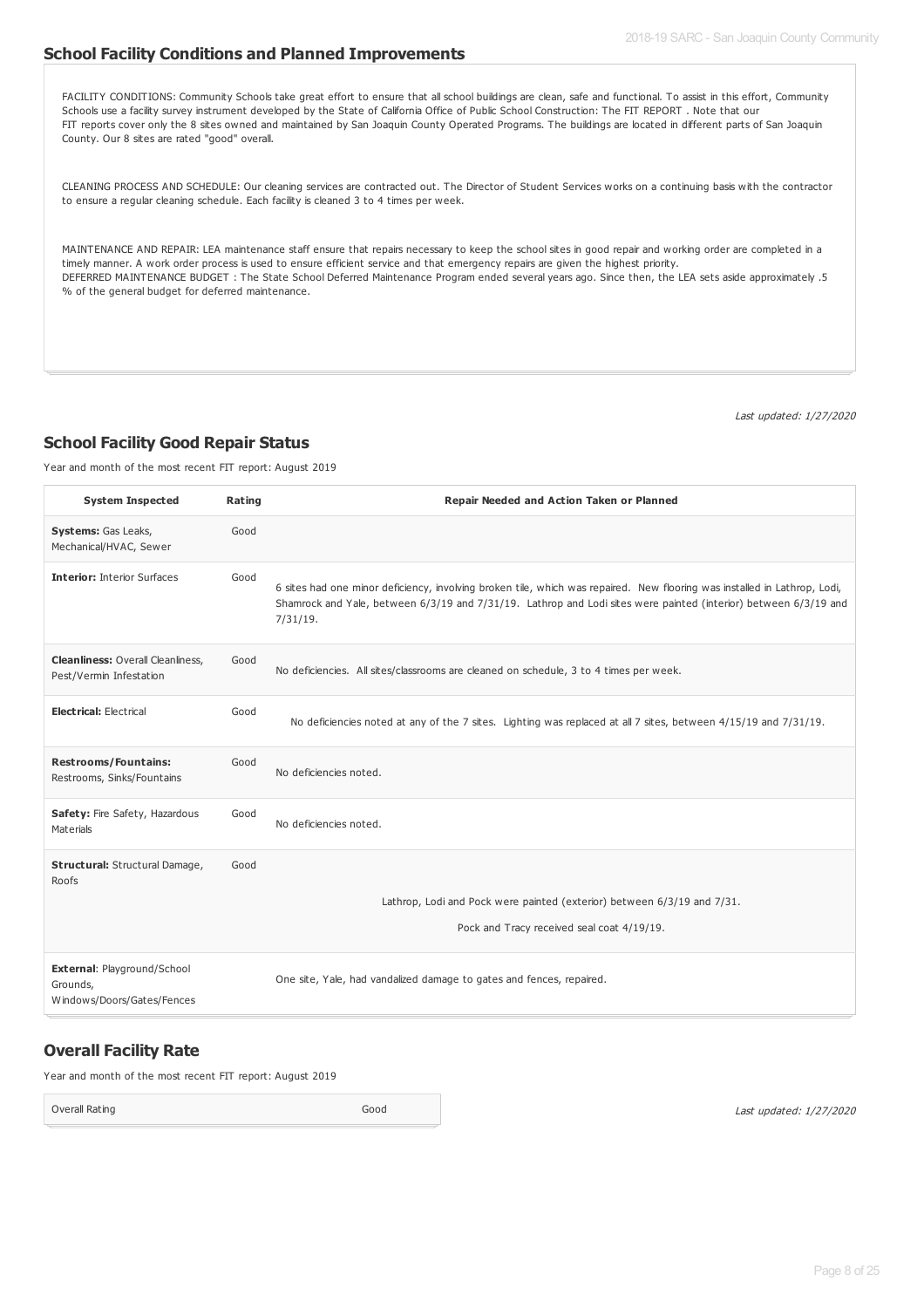# **B. Pupil Outcomes**

# **State Priority: Pupil Achievement**

The SARC provides the following information relevant to the State priority: Pupil Achievement (Priority 4):

- **Statewide assessments** (i.e., California Assessment of Student Performance and Progress [CAASPP] System, which includes the Smarter Balanced Summative Assessments for students in the general education population and the California Alternate Assessments [CAAs] for English language arts/literacy [ELA] and mathematics given in grades three through eight and grade eleven. Only eligible students may participate in the administration of the CAAs. CAAs items are aligned with alternate achievement standards, which are linked with the Common Core State Standards [CCSS] for students with the most significant cognitive disabilities); and
- The percentage of students who have successfully completed courses that satisfy the requirements for entrance to the University of California and the California State University, or career technical education sequences or programs of study.

#### **CAASPP Test Results in ELA and Mathematics for All Students Grades Three through Eight and Grade Eleven Percentage of Students Meeting or Exceeding the State Standard**

| <b>Subject</b>                                       | School<br>$2017 - 18$ | <b>School</b><br>$2018 - 19$ | <b>District</b><br>$2017 - 18$ | <b>District</b><br>$2018 - 19$ | State<br>$2017 - 18$ | State<br>$2018 - 19$ |
|------------------------------------------------------|-----------------------|------------------------------|--------------------------------|--------------------------------|----------------------|----------------------|
| English Language Arts / Literacy (grades 3-8 and 11) | 5.0%                  | 11.0%                        | 35.0%                          | 38.0%                          | 50.0%                | 50.0%                |
| Mathematics (grades 3-8 and 11)                      | $0.0\%$               | $0.0\%$                      | 24.0%                          | 25.0%                          | 38.0%                | 39.0%                |

Note: Percentages are not calculated when the number of students tested is ten or less, either because the number of students in this category is too small for statistical accuracy or to protect student privacy.

Note: ELA and Mathematics test results include the Smarter Balanced Summative Assessment and the CAA. The "Percent Met or Exceeded" is calculated by taking the total number of students who met or exceeded the standard on the Smarter Balanced Summative Assessment plus the total number of students who met the standard (i.e., achieved Level 3-Alternate) on the CAAs divided by the total number of students who participated in both assessments.

Last updated: 1/2/2020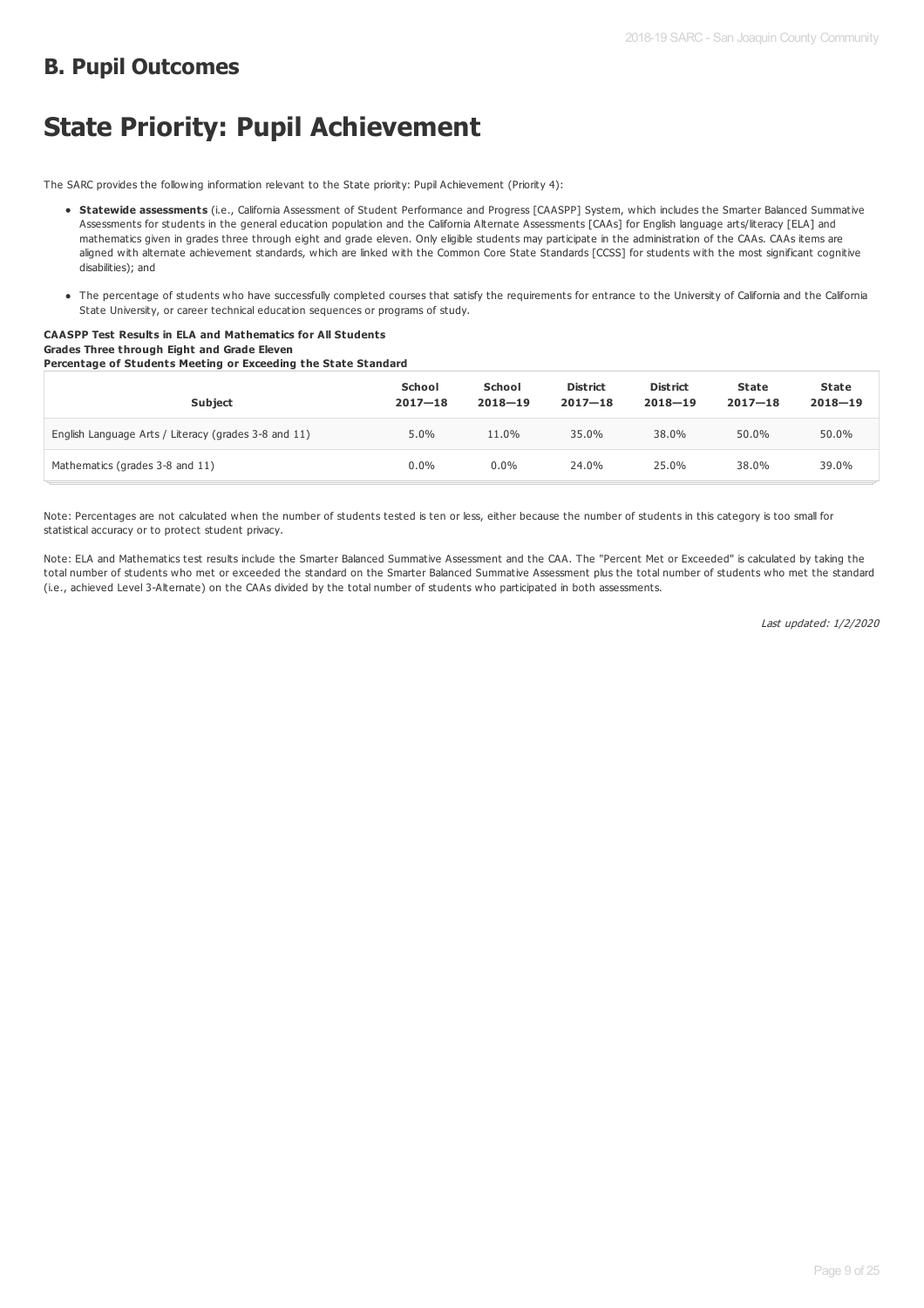#### **CAASPP Test Results in ELA by Student Group Grades Three through Eight and Grade Eleven (School Year 2018—19)**

| <b>Student Group</b>                          | <b>Total Enrollment</b>  |                                                     |                          |                                                     | Number Tested Percent Tested Percent Not Tested Percent Met or Exceeded |
|-----------------------------------------------|--------------------------|-----------------------------------------------------|--------------------------|-----------------------------------------------------|-------------------------------------------------------------------------|
| All Students                                  | 623                      | 424                                                 | 68.06%                   | 31.94%                                              | 10.50%                                                                  |
| Male                                          | 407                      | 286                                                 | 70.27%                   | 29.73%                                              | 10.60%                                                                  |
| Female                                        | 216                      | 138                                                 | 63.89%                   | 36.11%                                              | 10.29%                                                                  |
| <b>Black or African American</b>              | 113                      | 75                                                  | 66.37%                   | 33.63%                                              | 2.70%                                                                   |
| American Indian or Alaska Native              | $\hspace{0.05cm} -$      | $\hspace{0.05cm} -\hspace{0.05cm} -\hspace{0.05cm}$ | $\hspace{0.05cm} \ldots$ | $\hspace{0.05cm} -\hspace{0.05cm} -\hspace{0.05cm}$ |                                                                         |
| Asian                                         | 34                       | 22                                                  | 65%                      | 35.29%                                              | 4.76%                                                                   |
| Filipino                                      | $\hspace{0.05cm} \ldots$ | $\hspace{0.05cm} -\hspace{0.05cm} -\hspace{0.05cm}$ | $\hspace{0.05cm} \ldots$ | $\overline{\phantom{a}}$                            |                                                                         |
| Hispanic or Latino                            | 356                      | 232                                                 | 65.17%                   | 34.83%                                              | 10.04%                                                                  |
| Native Hawaiian or Pacific Islander           | $\hspace{0.05cm} \ldots$ | $\hspace{0.05cm} -\hspace{0.05cm} -\hspace{0.05cm}$ | $\hspace{0.05cm} \ldots$ | $\overline{\phantom{a}}$                            |                                                                         |
| White                                         | 60                       | 48                                                  | 80.00%                   | 20.00%                                              | 14.58%                                                                  |
| Two or More Races                             | 43                       | 33                                                  | 76.74%                   | 23.26%                                              | 27.27%                                                                  |
| Socioeconomically Disadvantaged               | 551                      | 365                                                 | 66.24%                   | 33.76%                                              | 8.61%                                                                   |
| English Learners                              | 133                      | 95                                                  | 71.43%                   | 28.57%                                              | 5.38%                                                                   |
| Students with Disabilities                    | 64                       | 52                                                  | 81.25%                   | 18.75%                                              | 7.69%                                                                   |
| Students Receiving Migrant Education Services |                          |                                                     |                          |                                                     |                                                                         |
| Foster Youth                                  | 34                       | 21                                                  | 61.76%                   | 38.24%                                              | 4.76%                                                                   |
| Homeless                                      | 72                       | 36                                                  | 50.00%                   | 50.00%                                              | 11.43%                                                                  |

Note: ELA test results include the Smarter Balanced Summative Assessment and the CAA. The "Percent Met or Exceeded" is calculated by taking the total number of students who met or exceeded the standard on the Smarter Balanced Summative Assessment plus the total number of students who met the standard (i.e., achieved Level 3-Alternate) on the CAAs divided by the total number of students who participated in both assessments.

Note: Double dashes (--) appear in the table when the number of students is ten or less, either because the number of students in this category is too small for statistical accuracy or to protect student privacy.

Note: The number of students tested includes all students who participated in the test whether they received a score or not; however, the number of students tested is not the number that was used to calculate the achievement level percentages. The achievement level percentages are calculated using only students who received scores.

Last updated: 1/2/2020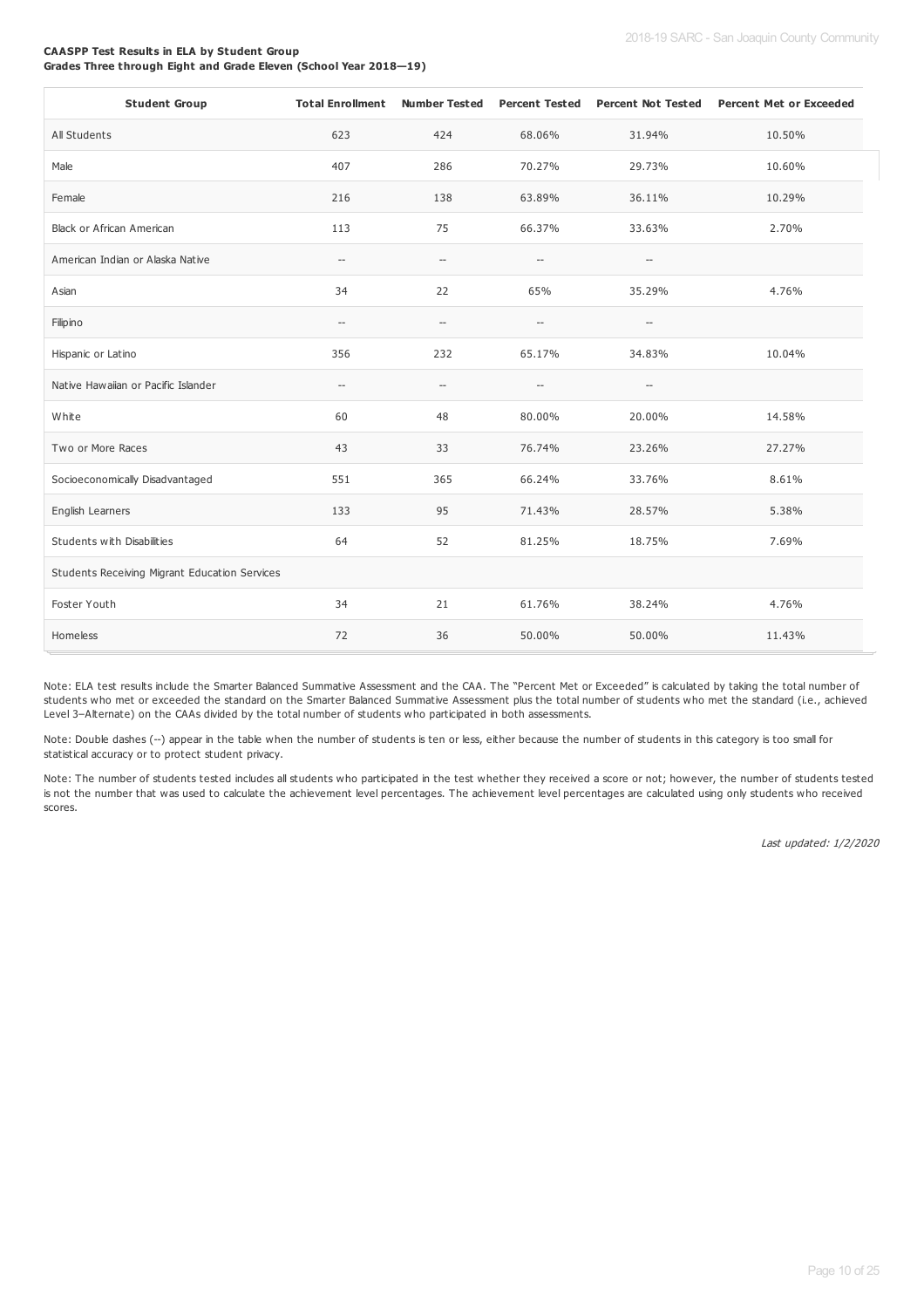#### **CAASPP Test Results in Mathematics by Student Group Grades Three through Eight and Grade Eleven (School Year 2018—19)**

| <b>Student Group</b>                          | Total Enrollment Number Tested Percent Tested |                                                     |                                    |                                                     | Percent Not Tested  Percent Met or Exceeded |
|-----------------------------------------------|-----------------------------------------------|-----------------------------------------------------|------------------------------------|-----------------------------------------------------|---------------------------------------------|
| All Students                                  | 630                                           | 415                                                 | 65.87%                             | 34.13%                                              | 0.49%                                       |
| Male                                          | 410                                           | 273                                                 | 66.59%                             | 33.41%                                              | 0.75%                                       |
| Female                                        | 220                                           | 142                                                 | 64.55%                             | 35.45%                                              | $0.00\%$                                    |
| <b>Black or African American</b>              | 112                                           | 73                                                  | 65.18%                             | 34.82%                                              | $0.00\%$                                    |
| American Indian or Alaska Native              | $\hspace{0.05cm} \ldots$                      | $\hspace{0.05cm} \dashv$                            | $\hspace{0.05cm} -\hspace{0.05cm}$ | $-\!$                                               |                                             |
| Asian                                         | 34                                            | 23                                                  | 68%                                | 32.35%                                              | $0.00\%$                                    |
| Filipino                                      | $\hspace{0.05cm} \ldots$                      | $\hspace{0.05cm} -\hspace{0.05cm}$                  | $\hspace{0.05cm} -$                | $\overline{\phantom{a}}$                            |                                             |
| Hispanic or Latino                            | 362                                           | 228                                                 | 62.98%                             | 37.02%                                              | $0.00\%$                                    |
| Native Hawaiian or Pacific Islander           | $\hspace{0.05cm} \ldots$                      | $\hspace{0.05cm} -\hspace{0.05cm} -\hspace{0.05cm}$ | $\hspace{0.05cm} \ldots$           | $\hspace{0.05cm} -\hspace{0.05cm} -\hspace{0.05cm}$ |                                             |
| White                                         | 60                                            | 45                                                  | 75.00%                             | 25.00%                                              | 4.44%                                       |
| Two or More Races                             | 44                                            | 31                                                  | 70.45%                             | 29.55%                                              | $0.00\%$                                    |
| Socioeconomically Disadvantaged               | 557                                           | 358                                                 | 64.27%                             | 35.73%                                              | 0.56%                                       |
| English Learners                              | 136                                           | 89                                                  | 65.44%                             | 34.56%                                              | $0.00\%$                                    |
| Students with Disabilities                    | 64                                            | 45                                                  | 70.31%                             | 29.69%                                              | $0.00\%$                                    |
| Students Receiving Migrant Education Services |                                               |                                                     |                                    |                                                     |                                             |
| Foster Youth                                  | 34                                            | 20                                                  | 58.82%                             | 41.18%                                              | 5.26%                                       |
| Homeless                                      | 71                                            | 37                                                  | 52.11%                             | 47.89%                                              | $0.00\%$                                    |

Note: Mathematics test results include the Smarter Balanced Summative Assessment and the CAA. The "Percent Met or Exceeded" is calculated by taking the total number of students who met or exceeded the standard on the Smarter Balanced Summative Assessment plus the total number of students who met the standard (i.e., achieved Level 3–Alternate) on the CAAs divided by the total number of students who participated in both assessments.

Note: Double dashes (--) appear in the table when the number of students is ten or less, either because the number of students in this category is too small for statistical accuracy or to protect student privacy.

Note: The number of students tested includes all students who participated in the test whether they received a score or not; however, the number of students tested is not the number that was used to calculate the achievement level percentages. The achievement level percentages are calculated using only students who received scores.

Last updated: 1/2/2020

## **Career Technical Education (CTE) Programs (School Year 2018—19)**

The San Joaquin County Office of Education Court and Community schools' desires to provide a comprehensive career technical education (CTE) program in both secondary and post-secondary programs that integrate core academic instruction with technical and occupational instruction in order to increase student achievement, graduation rates, and readiness for postsecondary education and employment. The CTE program shall be designed to help students develop the academic, career, and technical skills needed to succeed in a knowledge- and skills-based economy. The program shall include a rigorous academic component and provide students with a strong experience and understanding of all aspects of an industry.

The San Joaquin County Office of Education's CTE program shall focus on preparing students to enter current or emerging high-skill, high-wage, and/or highdemand occupations. CTE opportunities may be offered through linked learning programs, partnership academies, apprenticeship programs or orientation to apprenticeships, regional occupational centers or programs, tech prep programs, charter schools, small learning communities, or other programs that expose students to career options while preparing them for future careers in a given industry or interest area.

State model curriculum standards for CTE for grades 7-12 integrate the state's academic content standards with industry-specific knowledge and skills in 15 career pathways organized into industry sectors: agriculture and natural resources; arts, media, and entertainment; building trades and construction; education, child development, and family services; energy and utilities; engineering and design; fashion and interior design; finance and business; health science and medical technology; hospitality, tourism, and recreation; information technology; manufacturing and product development; marketing, sales, and service; public services; and transportation. The state's curriculum framework for CTE provides guidance in implementing the state content standards and provides guidance for implementing assessment standards.

All program courses have been developed in cooperation with local business and industry representatives to prepare you with a portfolio of highly marketable skills. You may enroll in an individual course, pursue a Career Certificate Program, and earn Certificates of Achievement for completing the academic and attendance requirements as outlined for particular areas of study. WHO WE ARE

CTE offers training to students that will prepare them for work. CTE courses provide opportunities to further education, upgrade present job skills, and/or learn new skills.

• There are 74 ROCP/CTE centers in California.

- Education, business, and industry leader's work together to develop job training programs to match employer needs.
- Employer advisory committees assure that there is a strong labor market for skills taught.
- Courses provide meaningful career training and pathway opportunities through relevant training.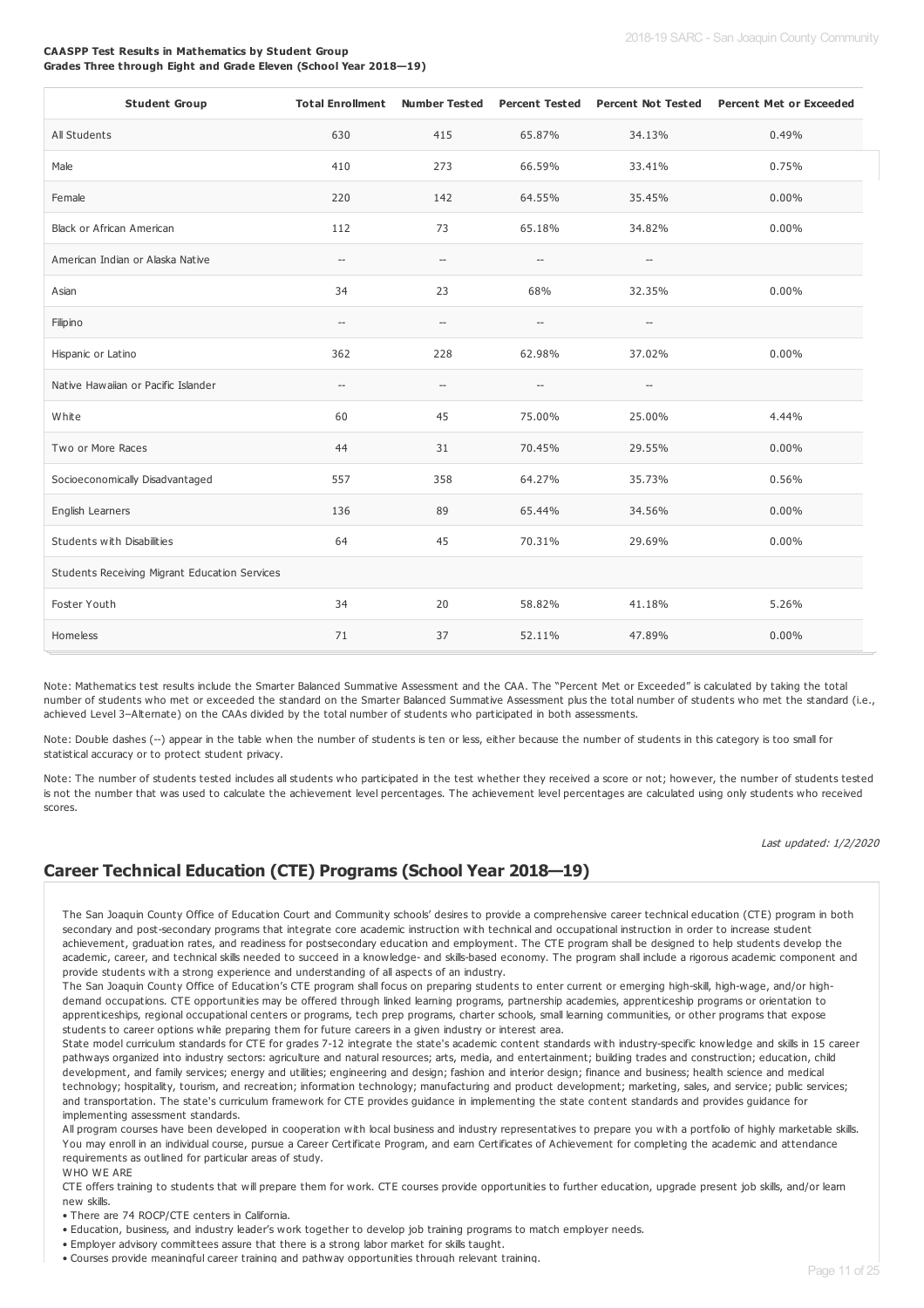• Courses provide meaningful career training and pathway opportunities through relevant training. • CTE teachers and counselors hold appropriate career preparation credentials from the State and work with Workforce Investment Board and San Joaquin County WorkNet Partnerships.

• Students may earn credits to fulfill high school graduation requirements while acquiring job skills to take their place in the "World of Work". WHAT WE DO

We provide training for high school students for employment. In addition to formal classroom instruction, CTE works in partnership with local businesses to provide students with internships and on-the-job-training. CTE teachers, counselors and job developers assist students in job placement.

CTE is the most cost effective job training program in the State. At the end of student training, CTE graduates entering the labor force have a significant economic impact on the community. Millions of dollars are returned to the government through taxes that more than offset the training cost. CTE classes are designed to reflect the real work environment. As in business, training requires students to follow policies and procedures and accept personal

responsibility while in class.

### **CURRICULUM**

The San Joaquin County Office of Education Career Technical Education Program uses a curriculum that will enable the CTE teacher to provide the kind of learning experiences and opportunities for the student to achieve his/her educational objectives. Career Preparation Standard Integrated Lessons, assignments, and projects are centered on business related themes which bring real world application to the learning experience.

Students have opportunities to individualize their instruction. Expectations are modified based on the abilities of each student. Teachers and students may conference with one another to determine what content areas they will emphasize in the work they do based upon their needs. However, final determination of specific content areas rest with the teacher and is based on evidence of student progress.

#### INTERNSHIPS

On-the-job training is one of the teaching methods used in many CTE programs. CTE maintains written agreements with local businesses to provide supervised, non-paid internship training (Community Classroom) at actual work sites. Some programs offer paid internships (Cooperative Technical Education) arranged between individual students, industry work sites and CTE instructors. To be eligible for either type of internship, students must have successfully completed the required course work and skill development, have their instructor's recommendation, attend related classroom instruction at least once a week during the internship, and be able to provide their own transportation to and from the training site.

STUDENT SERVICES

General Counseling: A CTE counselor is available to discuss your educational, career, and personal plan to help you make meaningful career choices. The counselor can also help you determine what other resources are available in the county. If you want assistance in deciding which CTE course is appropriate for you, the CTE counselor can help you make an appropriate choice. The counselor is available at walk-in registration, orientations, and during the school year. Placement Assistance: Job finding skills incorporate employment, employability, and employment application skill training into each CTE Training program.

CAREER TECHNICAL EDUCATION – INDUSTRY SECTORS

- Agriculture & Natural Resources
- Arts, Media & Entertainment
- Building & Construction Trades
- Business & Finance
- Hospitality, Tourism, & Recreation
- Information & Communication Technologies
- Manufacturing & Product Development
- Marketing, Sales & Services
- Education, Child Development, & Family Services
- Public Services
- Energy, Environment, & Utilities
- Fashion & Interior Design
- Health Science & Medical Technology
- Transportation

CTE Sequenced Courses

Introduction to Graphic Design Intermediate Graphic Design Advanced Graphic Design

Sports Medicine 1 Sports Medicine II

Articulated Courses- 0

Professional Development- Fresno County Office of Education provided professional development to align CTE core standards for each industry sector.

CTE Advisory Committee District Representative: Tony Demele

Industry Representatives:

Health Science and Medical Technology- Candace Mcgee, Raymond Gonzales, Linda Hayden, Jessica Davis, and Mary Ann Soria

Arts, Media, and Entertainment- Daniel Menchaca, Chris Anderson, Anthony Enriquez, and Joann Juarez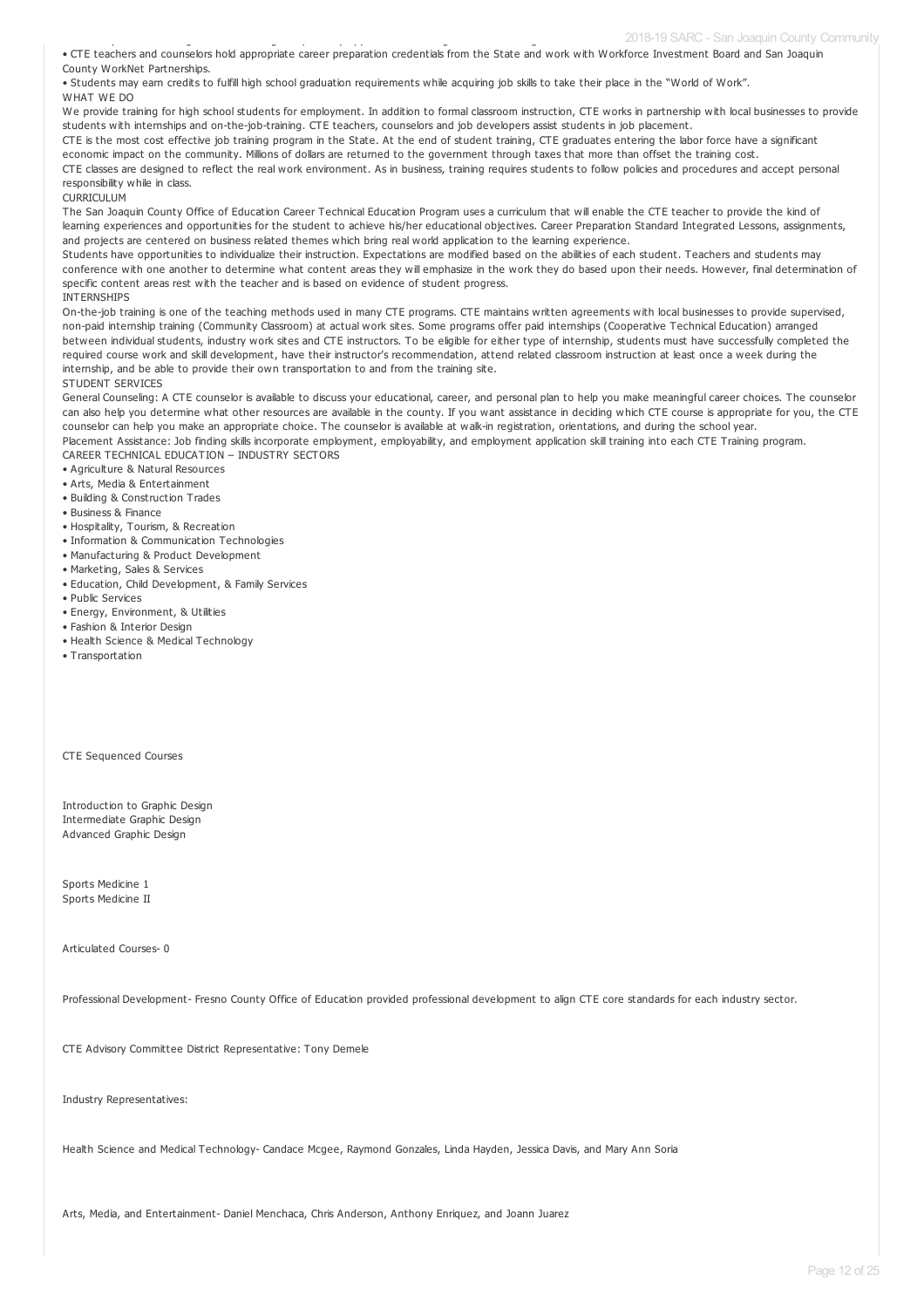Thirty-three students (33) were placed in jobs, Forty-eight (48) students submitted internship/job hours during the school year.

Last updated: 1/27/2020

### **Career Technical Education (CTE) Participation (School Year 2018—19)**

| <b>Measure</b>                                                                                                          | <b>CTE Program Participation</b> |
|-------------------------------------------------------------------------------------------------------------------------|----------------------------------|
| Number of Pupils Participating in CTE                                                                                   | 288                              |
| Percent of Pupils that Complete a CTE Program and Earn a High School Diploma                                            | $0.00\%$                         |
| Percent of CTE Courses that are Sequenced or Articulated Between the School and Institutions of Postsecondary Education | $0.00\%$                         |

Last updated: 1/27/2020

## **Courses for University of California (UC) and/or California State University (CSU) Admission**

| <b>UC/CSU Course Measure</b>                                              | Percent  |
|---------------------------------------------------------------------------|----------|
| 2018-19 Pupils Enrolled in Courses Required for UC/CSU Admission          | 21.00%   |
| 2017-18 Graduates Who Completed All Courses Required for UC/CSU Admission | $0.00\%$ |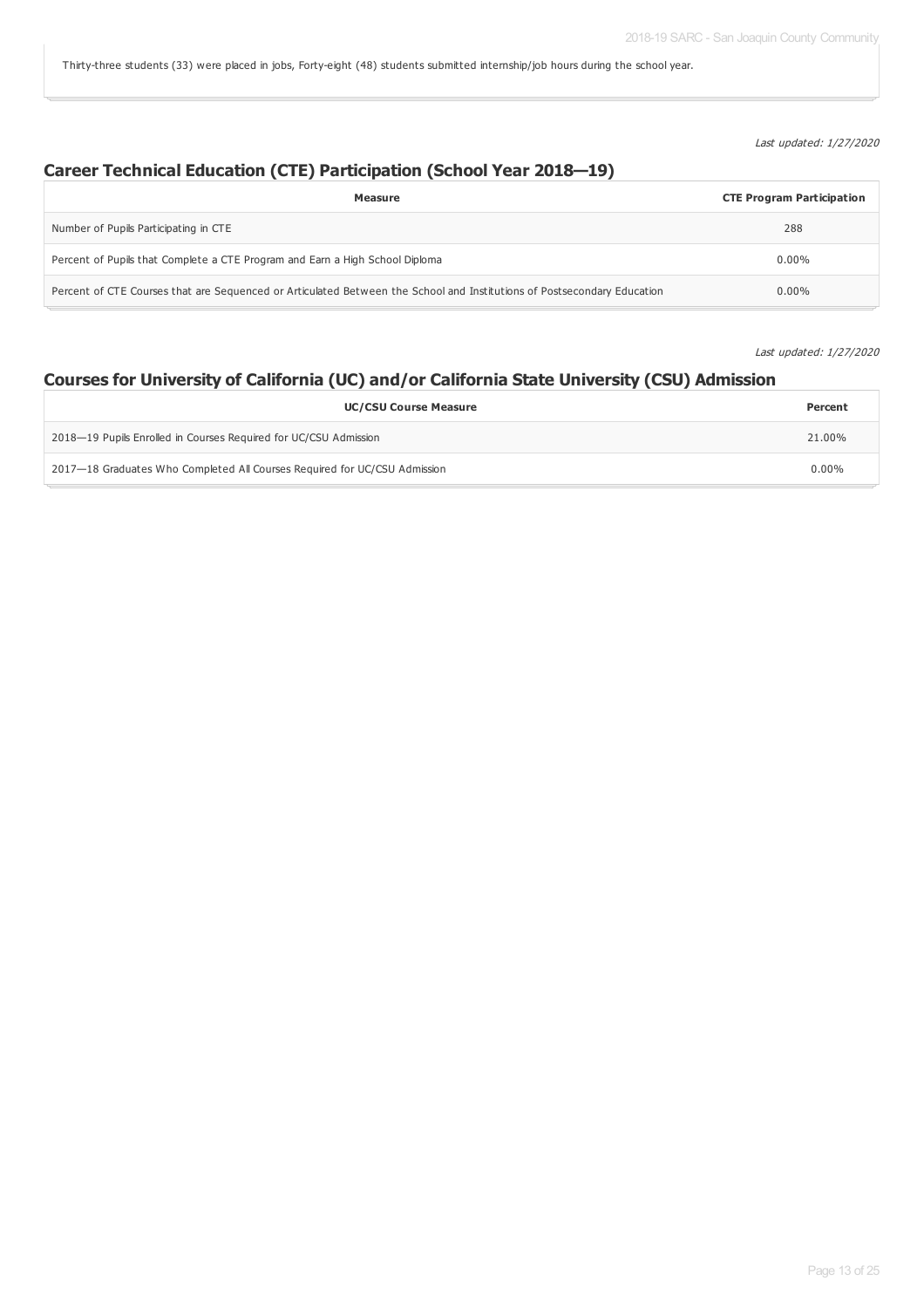# Last updated: 1/21/2020 **State Priority: Other Pupil Outcomes**

The SARC provides the following information relevant to the State priority: Other Pupil Outcomes (Priority 8):

Pupil outcomes in the subject area of physical education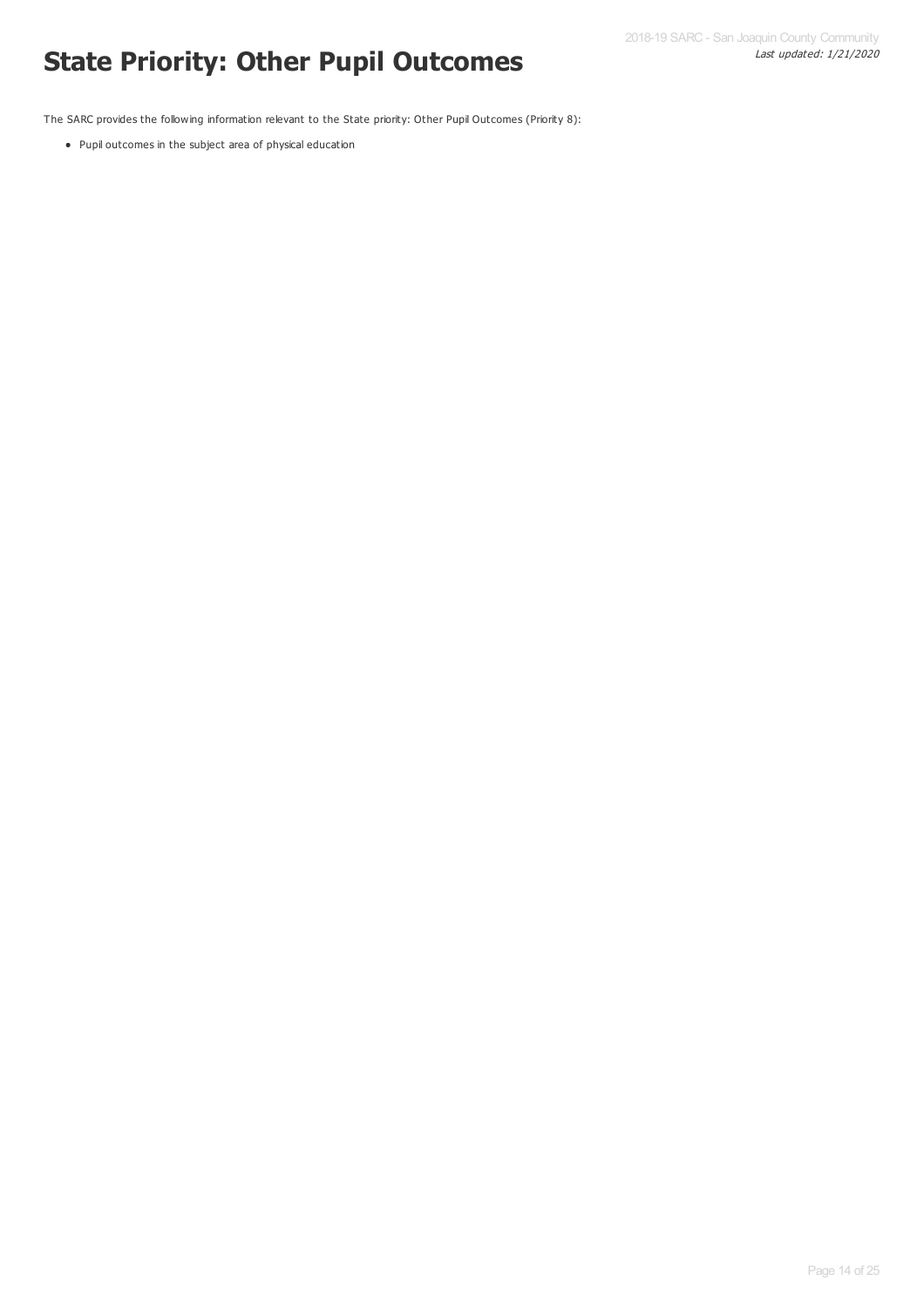# **C. Engagement**

# **State Priority: Parental Involvement**

The SARC provides the following information relevant to the State priority: Parental Involvement (Priority 3):

Efforts the school district makes to seek parent input in making decisions for the school district and each school site

### **Opportunities for Parental Involvement (School Year 2019—20)**

Opportunities for parental involvement

The San Joaquin County Office of Education Alternative Programs recognizes that parents, guardians, and families are some of the most important members of the team that helps a student succeed. Student success increases when the school and parents/caregivers work in partnership. Parent involvement and family engagement are targeted and emphasized in goals found in the aligned LCAP, WASC, and SPSA plans.

During the 2018-19 school year, a family engagement team was established. The team is responsible to provide support and learning opportunities for families through workshops, seminars, and school events. The program used the Family Engagement Toolkit provided by the California Department of Education as guidance, as well as established a committee to work through the toolkit. The main objectives of the committee include identifying ways to build trusting relationships with the families we serve and to ensure all family engagement efforts are tied to student learning.

During the 2019-20 school year, the family engagement specialists continued to promote family involvement in a variety of ways. Workshops were added to school site council and district English learner advisory committee meetings. In addition, a calendar of workshops are offered at different sites throughout San Joaquin County. Site specific workshops are also available based on the needs of individual sites. Parents can attend any workshop.

In addition to workshops, families are also invited to focus groups that have been scheduled at different sites on different dates and times throughout the school year. Parents in attendance are encouraged to provide feedback related to the program, as well as to make improvement suggestions.

Parents and families are invited to events throughout the year such as Back-to-School nights, Open House nights, student showcases, student Graduation by Exploration presentations, and parent/teacher conferences. Parents are also encouraged to participate as members in the school site council and district English learner advisory committee, attend LCAP meetings, and volunteer at quests or in the classroom. During student enrollment, parents and families are active participants and receive a 'Parent Involvement' magnet that lists important school event dates. Translation services are provided when needed and/or requested. Parents are also invited to take a parent survey to gather feedback and input related to programs and services offered by SJCOE. The survey questions focus on communication, school safety, parent involvement, and access to community resources. The responses from the parents are reviewed and influence topics of workshops as well as discussion points during focus groups.

During weekly enrollments parents and caregivers are given a pamphlet that explains the family engagement program and what is offered. Parents are also given dates of upcoming focus groups, workshops and parenting classes. Parents are also given information related to Peachjar and Facebook; two additional ways the team is reaching out to families to keep them up to date on ways to be involved with the school. By the fall 2020, parents will also be invited to participate on the Family Engagement Committee.

Parents and caregivers who would like to know more about parental involvement opportunities available throughout the program should reach out to Lindsey Clark (209)292-2660 or Jennifer DeAngelo (209) 292-2658.

# **State Priority: Pupil Engagement**

Last updated: 1/14/2020

The SARC provides the following information relevant to the State priority: Pupil Engagement (Priority 5):

- High school dropout rates; and
- High school graduation rates

## **Dropout Rate and Graduation Rate (Four-Year Cohort Rate)**

| <b>Indicator</b> | School<br>$2015 - 16$ | <b>District</b><br>$2015 - 16$ | <b>State</b><br>$2015 - 16$ |
|------------------|-----------------------|--------------------------------|-----------------------------|
| Dropout Rate     | 48.50%                | 50.90%                         | 9.70%                       |
| Graduation Rate  | 21.50%                | $-$                            | 83.80%                      |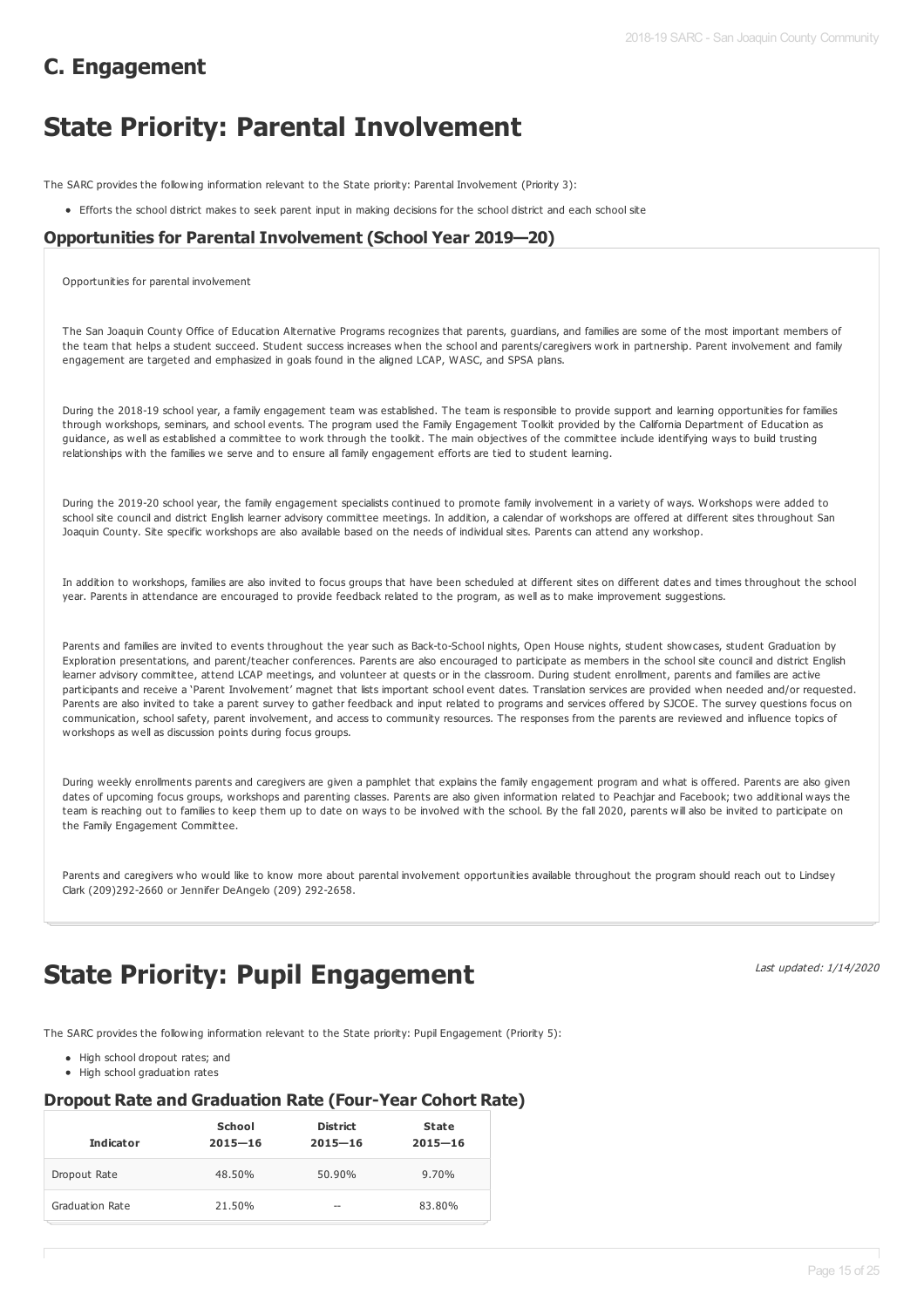|                        |             |             |                          |                 |             | 2018-19 SARC - San Joaquin County Community |
|------------------------|-------------|-------------|--------------------------|-----------------|-------------|---------------------------------------------|
|                        | School      | School      | <b>District</b>          | <b>District</b> | State       | State                                       |
| <b>Indicator</b>       | $2016 - 17$ | $2017 - 18$ | $2016 - 17$              | $2017 - 18$     | $2016 - 17$ | $2017 - 18$                                 |
| Dropout Rate           | 43.60%      | 42.70%      | 33.90%                   | 32.00%          | 9.10%       | 9.60%                                       |
| <b>Graduation Rate</b> | 22.70%      | 33.30%      | $\hspace{0.05cm} \ldots$ | $- -$           | 82.70%      | 83.00%                                      |



For the formula to calculate the 2016–17 and 2017–18 adjusted cohort graduation rate, see the 2018–19 Data Element Definitions document located on the SARC web page at <https://www.cde.ca.gov/ta/ac/sa/>.

Last updated: 1/2/2020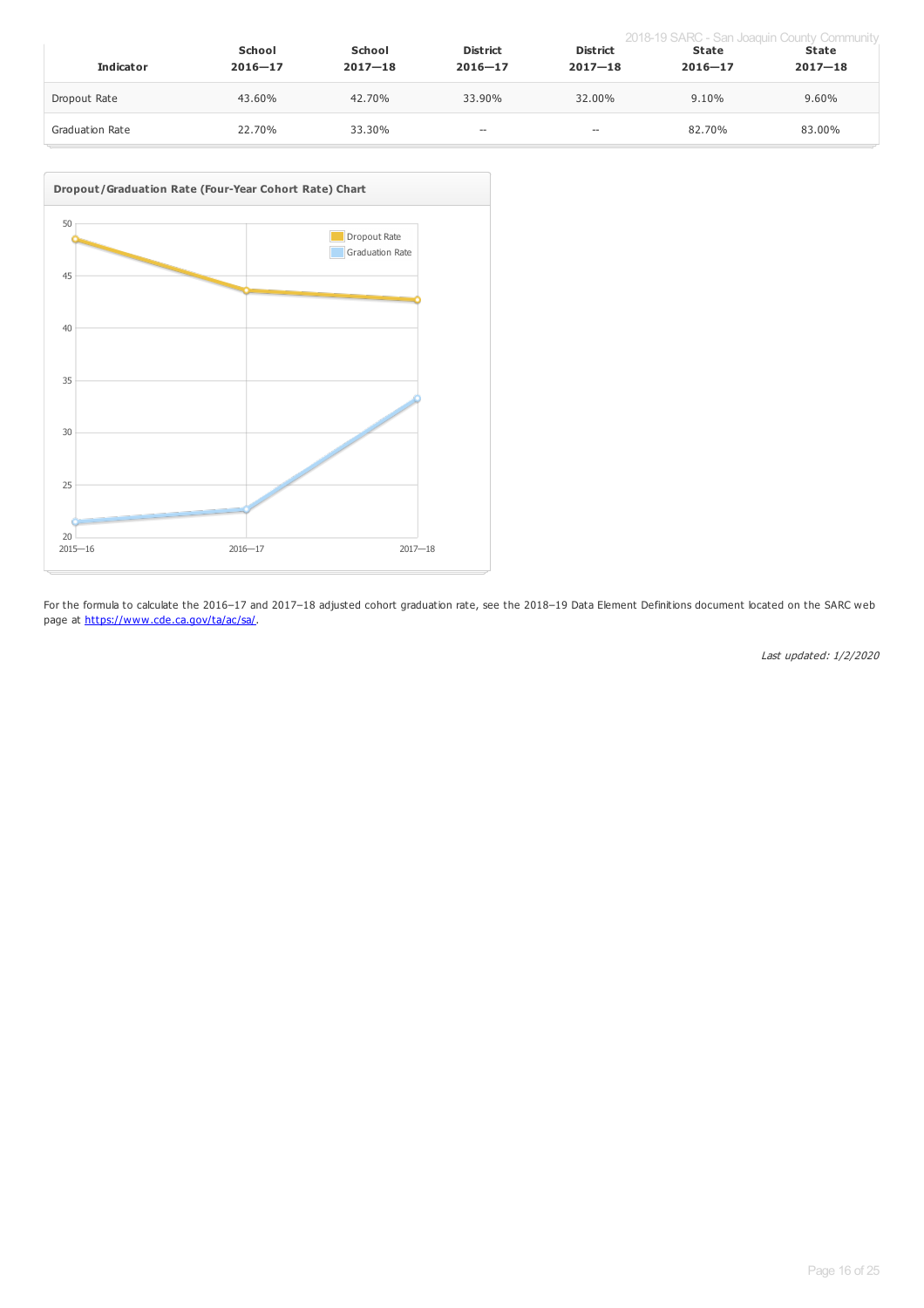# **State Priority: School Climate**

The SARC provides the following information relevant to the State priority: School Climate (Priority 6):

- Pupil suspension rates;
- Pupil expulsion rates; and
- Other local measures on the sense of safety

### **Suspensions and Expulsions**

| Rate        | <b>School</b><br>$2016 - 17$ | <b>School</b><br>$2017 - 18$ | <b>School</b><br>$2018 - 19$ | <b>District</b><br>$2016 - 17$ | <b>District</b><br>$2017 - 18$ | <b>District</b><br>$2018 - 19$ | State<br>$2016 - 17$ | <b>State</b><br>$2017 - 18$ | <b>State</b><br>$2018 - 19$ |
|-------------|------------------------------|------------------------------|------------------------------|--------------------------------|--------------------------------|--------------------------------|----------------------|-----------------------------|-----------------------------|
| Suspensions | 12.70%                       | 17.50%                       | 15.00%                       | 7.00%                          | 9.40%                          | 6.90%                          | 3.60%                | 3.50%                       | 3.50%                       |
| Expulsions  | 0.10%                        | 0.10%                        | 0.10%                        | $0.00\%$                       | 0.10%                          | 0.10%                          | 0.10%                | 0.10%                       | 0.10%                       |

Last updated: 1/2/2020

### **School Safety Plan (School Year 2019—20)**

#### School Safety Plan

All COSP school sites have a comprehensive school safety plan in accordance with the Safe Schools policy, which includes a specific emergency operations plan. In compliance with SB 187, the plan is reviewed and revised annually for each school site. Site safety plans are aligned with the National Incident Management System (NIMS) and California Standardized Emergency Management Systems (SEMS) utilizing Incident Command System (ICS). Each document is prepared for the use of employees at a specific school site in the event of an emergency, disaster, or crisis situation.

At the beginning of each school year, COSP school site staff update their Site Specific Emergency Plan. This was addressed on 8/5/19 and 9/12/19. Input was sought from parents, staff, law enforcement, fire representative, and first responders. The Site Specific Emergency Plan includes the site safety plan, San Joaquin County Office of Education's Disaster Plan, updated site maps/evacuation routes, and Emergency Medical Services Authority (EMSA) emergency first aid guidelines of California Schools. Schools are annually restocked with first aid supplies and teachers are issued a "grab and go" emergency backpack in the event of an evacuation. The school nurse collaborates with parents/guardians of students with special needs in order to provide medical emergency kits in accordance with their Individualized School Health Plan, ISHP. A copy of the Emergency Plan binder is housed at the school site and the COSP Director's office and is available for parent/guardian review. The Site Specific Emergency Plan is a template that all Court, Community, BFA, and one.Charter schools use. The template is amended by each site to include site specific information.

COSP also collaborates with community agencies and county employed clinicians that focus on violence prevention and who provide direct services to students/families; i.e. Child Abuse Prevention Council and 654 Probation.

Emergency preparedness training is offered annually to all staff by the Emergency Preparedness Coordinator at SJCOE. Staff training opportunities are provided on 1/16/2020. Active Shooter Training is offered to all staff annually by Keenan Safe Schools Modules. Staff received training opportunities on 9/11/19. Annual professional development is offered in managing assaultive behavior on 9/9/19, 10/7/19, 11/7/19, and 12/2/19; mental health first aid training on 10/24/19; drug impairment recognition on 10/14-15/2019; and classroom management skill building throughout the year.

Also at the beginning of the school year, the school counselors distribute a crisis file that provides on-line resources for teaching and support staff. County Operated Schools and Programs staff resources include:

• Directions to follow in case of an emergency, crisis or injury, lockdown, or active shooter(s) or dangerous person(s) on or near campus

- COSP Emergency Hotline phone number
- A bomb threat checklist
- Listing of emergency phone numbers
- Tips for de-escalating a conflict
- Suicide intervention information, suicide hotline and San Joaquin County Mental Health contact information
- Resource numbers (Runaway hotline, shelter and "safe house" contact numbers, Public Health immunization and HIV/AIDS information)
- Child abuse prevention information
- CPS reporting form
- State laws pertaining to unlawful conduct and sexual intercourse with a minor
- Smoking cessation resource list
- Community Resources

.

In order to promote safety and mitigate negative interactions, students participate in bullying prevention, life skills, and positive relationship building activities though out the school year through PBIS interventions and BASE resources. During the 2019-2020 school year, the one.Program school staff, students, and parents receive suicide prevention resources in accordance with AB2246.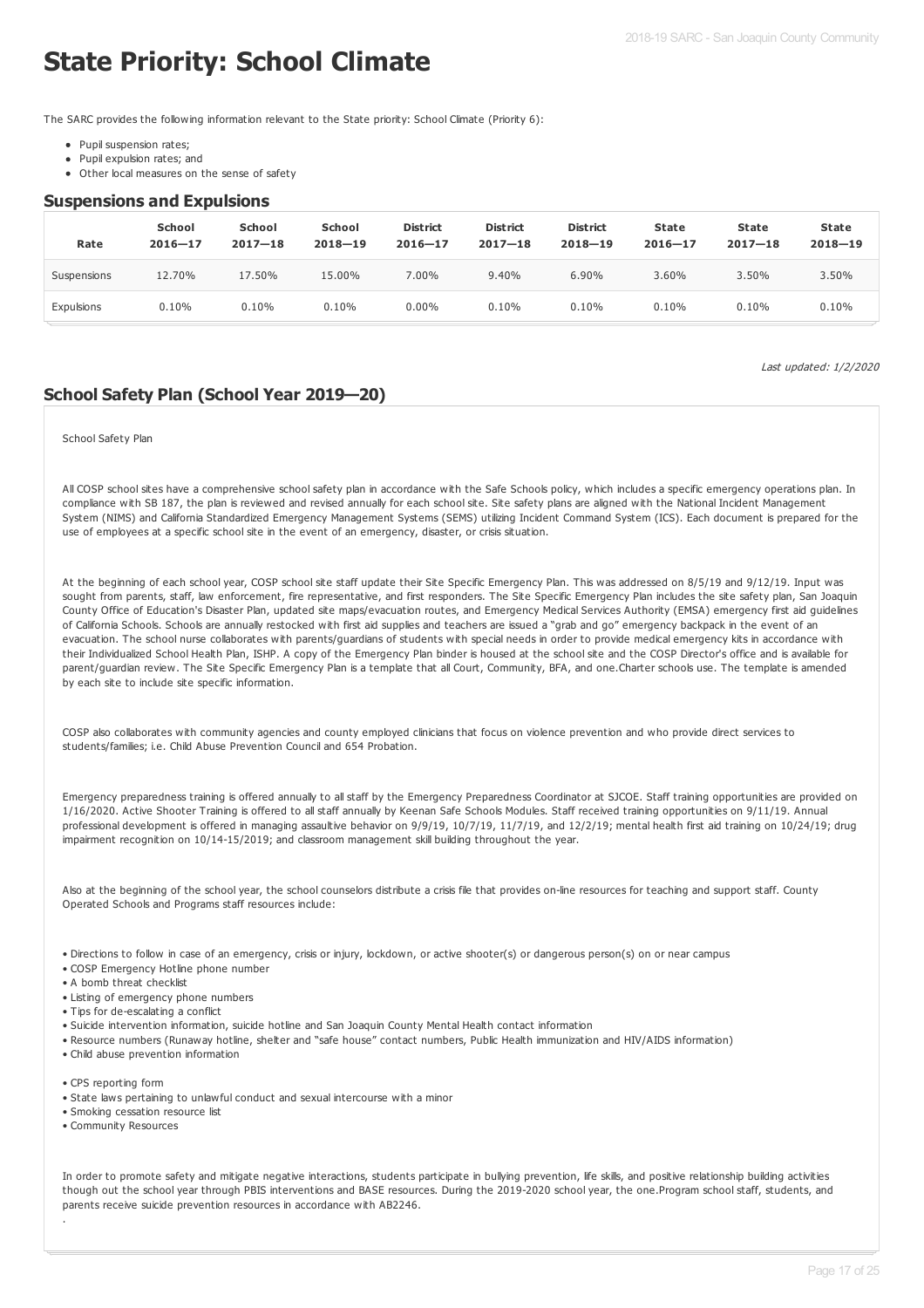Last updated: 1/14/2020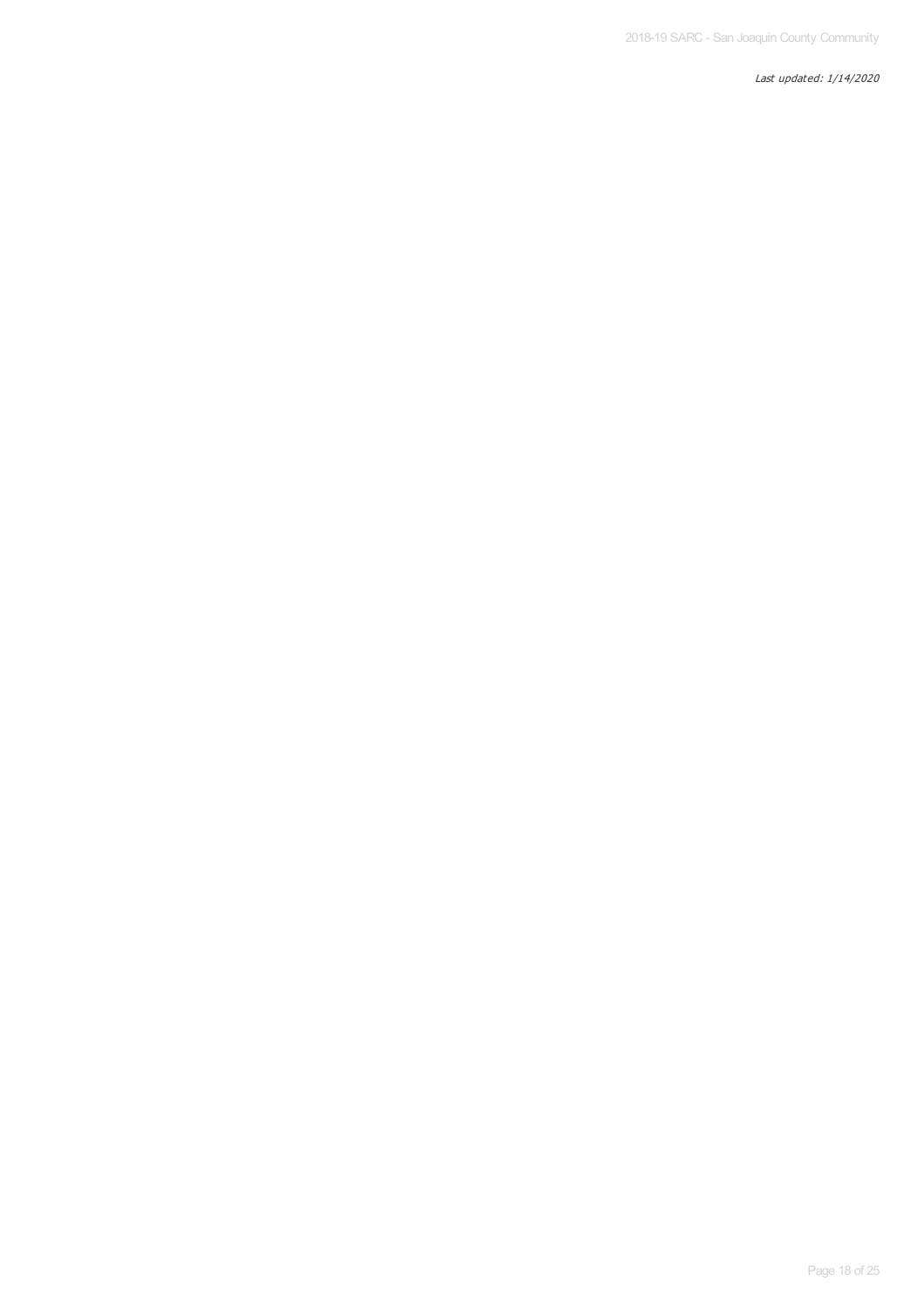# **D. Other SARC Information**

The information in this section is required to be in the SARC but is not included in the state priorities for LCFF.

### **Average Class Size and Class Size Distribution (Elementary) School Year (2016—17)**

| <b>Grade Level</b> | <b>Average Class Size</b> | Number of Classes *<br>$1 - 20$ | Number of Classes *<br>$21 - 32$ | Number of Classes *<br>$33+$ |
|--------------------|---------------------------|---------------------------------|----------------------------------|------------------------------|
| K                  |                           |                                 |                                  |                              |
| 1                  |                           |                                 |                                  |                              |
| $\overline{2}$     |                           |                                 |                                  |                              |
| 3                  |                           |                                 |                                  |                              |
| $\overline{4}$     |                           |                                 |                                  |                              |
| 5                  |                           |                                 |                                  |                              |
| 6                  |                           |                                 |                                  |                              |
| Other**            | 8.00                      | 3                               |                                  |                              |

\* Number of classes indicates how many classes fall into each size category (a range of total students per class).

\*\* "Other" category is for multi-grade level classes.

### **Average Class Size and Class Size Distribution (Elementary) School Year (2017—18)**

| <b>Grade Level</b> | <b>Average Class Size</b> | Number of Classes *<br>$1 - 20$ | Number of Classes *<br>$21 - 32$ | <b>Number of Classes *</b><br>$33+$ |
|--------------------|---------------------------|---------------------------------|----------------------------------|-------------------------------------|
| K                  |                           |                                 |                                  |                                     |
|                    |                           |                                 |                                  |                                     |
| $\overline{2}$     |                           |                                 |                                  |                                     |
| 3                  |                           |                                 |                                  |                                     |
| $\overline{4}$     |                           |                                 |                                  |                                     |
| 5                  |                           |                                 |                                  |                                     |
| 6                  |                           |                                 |                                  |                                     |
| Other**            | 9.00                      | 3                               |                                  |                                     |

\* Number of classes indicates how many classes fall into each size category (a range of total students per class).

\*\* "Other" category is for multi-grade level classes.

## **Average Class Size and Class Size Distribution (Elementary) School Year (2018—19)**

| <b>Grade Level</b> | <b>Average Class Size</b> | Number of Classes *<br>$1 - 20$ | Number of Classes *<br>$21 - 32$ | Number of Classes *<br>$33+$ |
|--------------------|---------------------------|---------------------------------|----------------------------------|------------------------------|
| K                  |                           |                                 |                                  |                              |
| 1                  |                           |                                 |                                  |                              |
| $\overline{2}$     |                           |                                 |                                  |                              |
| 3                  |                           |                                 |                                  |                              |
| $\overline{4}$     |                           |                                 |                                  |                              |
| 5                  |                           |                                 |                                  |                              |
| 6                  |                           |                                 |                                  |                              |
| Other**            | 7.00                      | 3                               |                                  |                              |

\* Number of classes indicates how many classes fall into each size category (a range of total students per class).

\*\* "Other" category is for multi-grade level classes.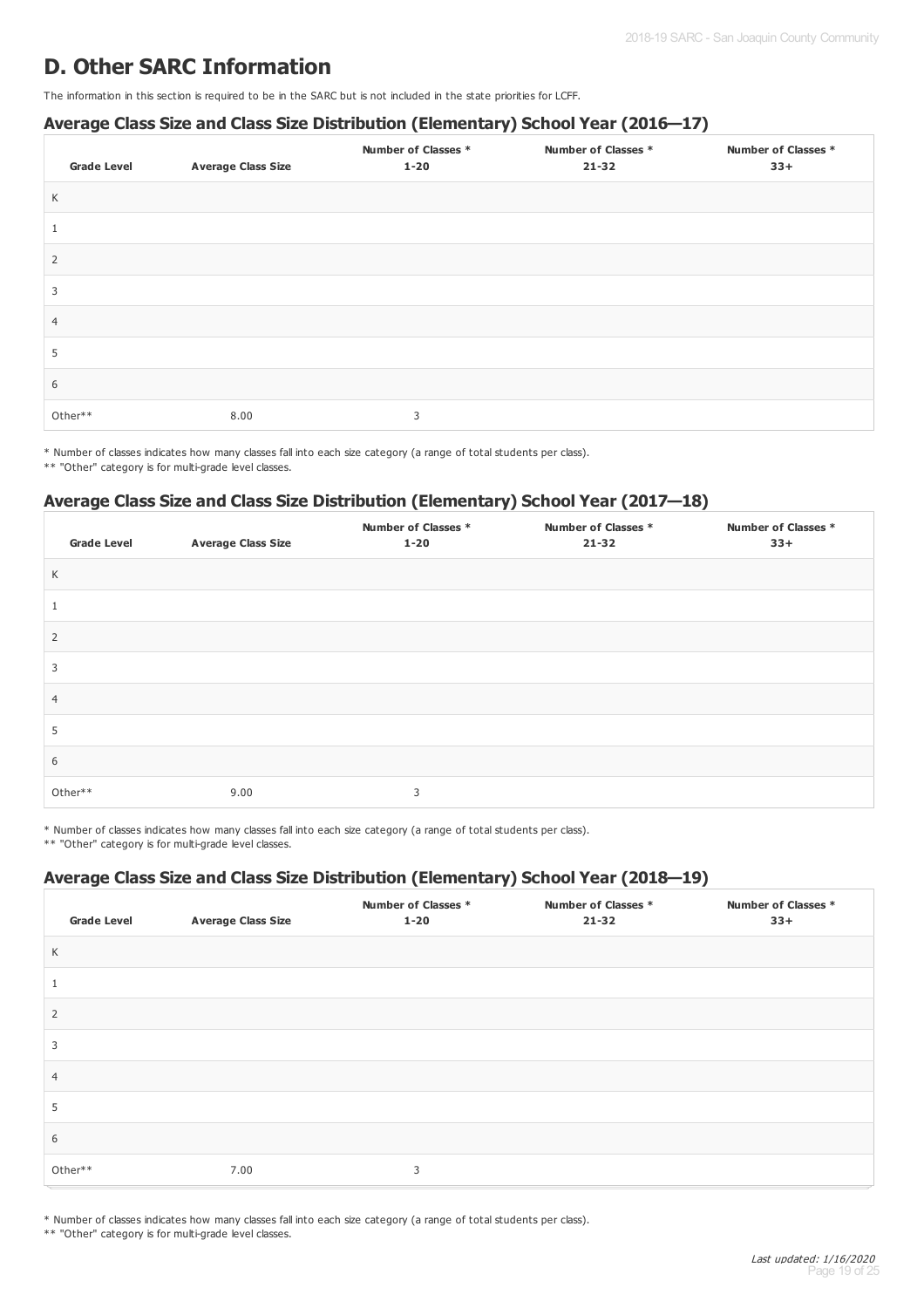2018-19 SARC - San Joaquin County Community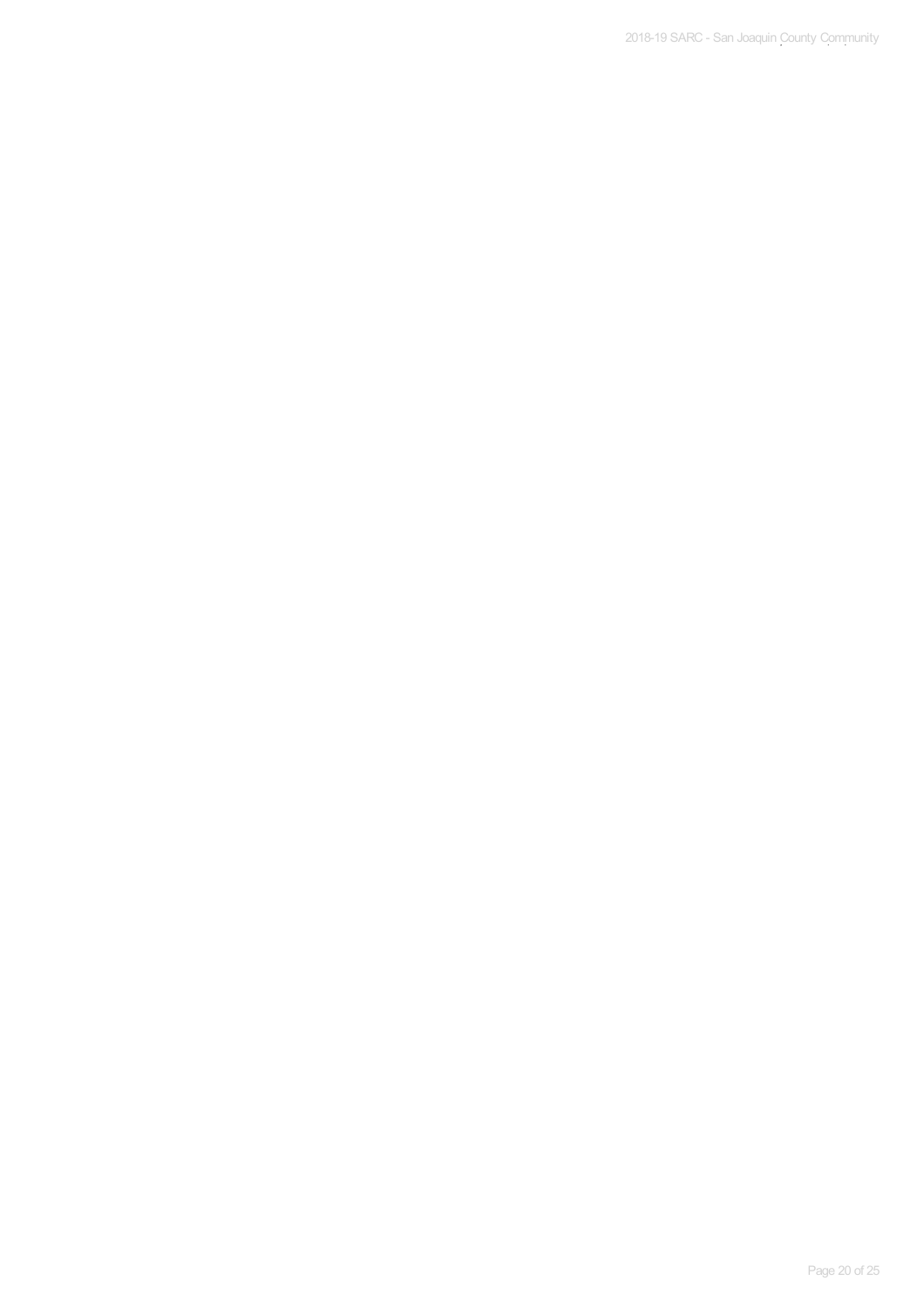### **Average Class Size and Class Size Distribution (Secondary) (School Year 2016—17)**

| Subject        | <b>Average Class Size</b> | Number of Classes *<br>$1 - 22$ | Number of Classes *<br>$23 - 32$ | Number of Classes *<br>$33+$ |
|----------------|---------------------------|---------------------------------|----------------------------------|------------------------------|
| English        | 18.00                     | 54                              |                                  |                              |
| Mathematics    | 14.00                     | 53                              |                                  |                              |
| Science        | 19.00                     | 29                              |                                  |                              |
| Social Science | 24.00                     |                                 | 43                               |                              |

\* Number of classes indicates how many classrooms fall into each size category (a range of total students per classroom). At the secondary school level, this information is reported by subject area rather than grade level.

### **Average Class Size and Class Size Distribution (Secondary) (School Year 2017—18)**

| Subject        | <b>Average Class Size</b> | Number of Classes *<br>$1 - 22$ | Number of Classes *<br>$23 - 32$ | Number of Classes *<br>$33+$ |
|----------------|---------------------------|---------------------------------|----------------------------------|------------------------------|
| English        | 15.00                     | 72                              |                                  |                              |
| Mathematics    | 15.00                     | 73                              |                                  |                              |
| Science        | 22.00                     | 49                              |                                  |                              |
| Social Science | 20.00                     | 55                              |                                  |                              |

\* Number of classes indicates how many classrooms fall into each size category (a range of total students per classroom). At the secondary school level, this information is reported by subject area rather than grade level.

### **Average Class Size and Class Size Distribution (Secondary) (School Year 2018—19)**

| Subject        | <b>Average Class Size</b> | Number of Classes *<br>$1 - 22$ | Number of Classes *<br>$23 - 32$ | Number of Classes *<br>$33+$ |
|----------------|---------------------------|---------------------------------|----------------------------------|------------------------------|
| English        | 14.00                     | 82                              |                                  |                              |
| Mathematics    | 14.00                     | 84                              |                                  |                              |
| Science        | 20.00                     | 57                              |                                  |                              |
| Social Science | 16.00                     | 71                              |                                  |                              |

\* Number of classes indicates how many classrooms fall into each size category (a range of total students per classroom). At the secondary school level, this information is reported by subject area rather than grade level.

Last updated: 1/16/2020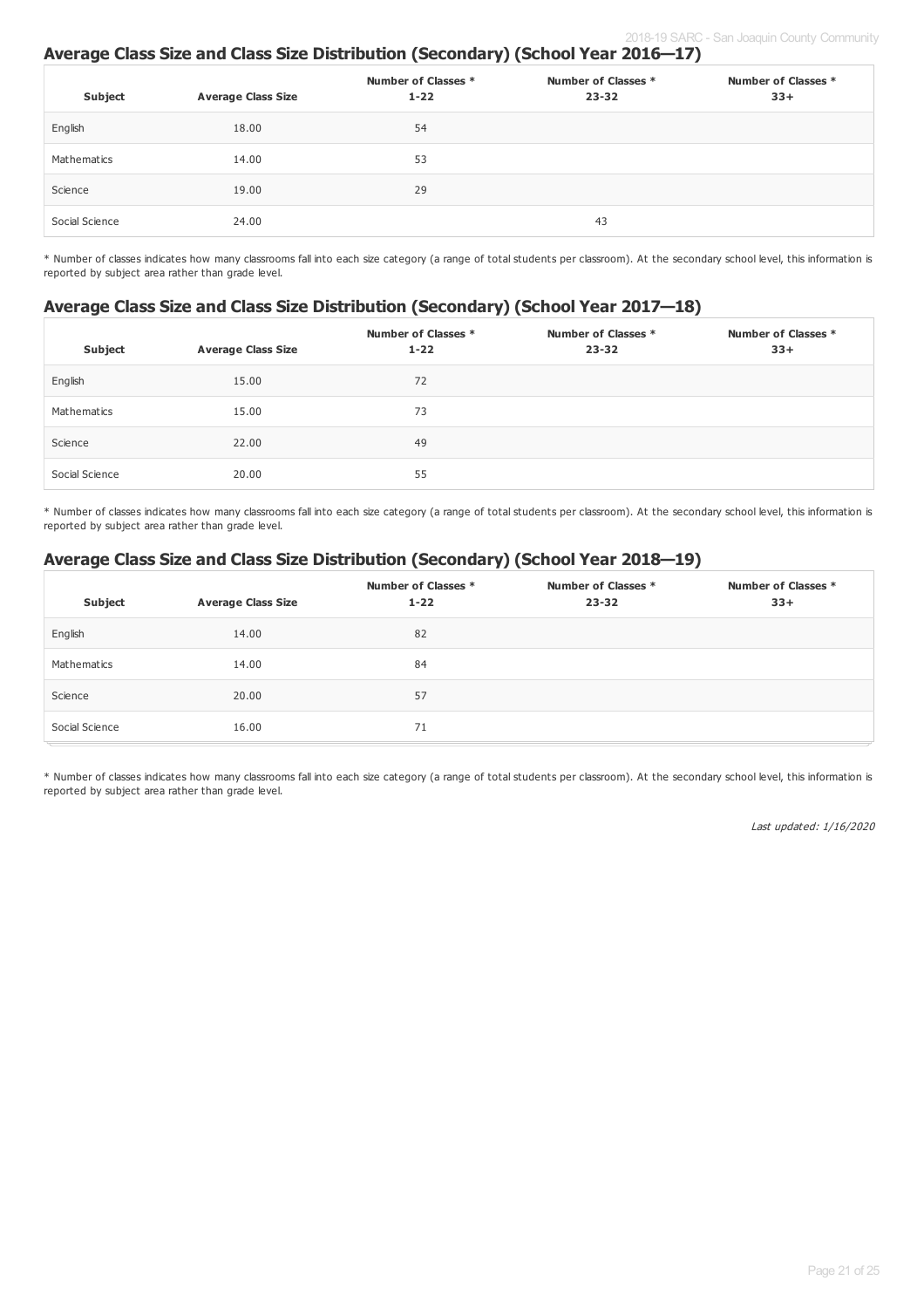2018-19 SARC - San Joaquin County Community

### **Ratio of Academic Counselors to Pupils (School Year 2018—19)**

|             | <b>Title</b> | Ratio**<br>. |
|-------------|--------------|--------------|
| Counselors* |              | 215.60       |

\*One Full Time Equivalent (FTE) equals one staff member working full time; one FTE could also represent two staff members who each work 50 percent of full time. \*\*Average Number of Pupils per Counselor

Last updated: 1/2/2020

### **Student Support Services Staff (School Year 2018—19)**

| <b>Title</b>                                                  | Number of FTE* Assigned to School |
|---------------------------------------------------------------|-----------------------------------|
| Counselor (Academic, Social/Behavioral or Career Development) | 5.40                              |
| Library Media Teacher (Librarian)                             |                                   |
| Library Media Services Staff (Paraprofessional)               |                                   |
| Psychologist                                                  |                                   |
| Social Worker                                                 |                                   |
| Nurse                                                         | 2.70                              |
| Speech/Language/Hearing Specialist                            |                                   |
| Resource Specialist (non-teaching)                            | 1.00                              |
| Other                                                         |                                   |

\*One Full Time Equivalent (FTE) equals one staff member working full time; one FTE could also represent two staff members who each work 50 percent of full time.

Last updated: 1/2/2020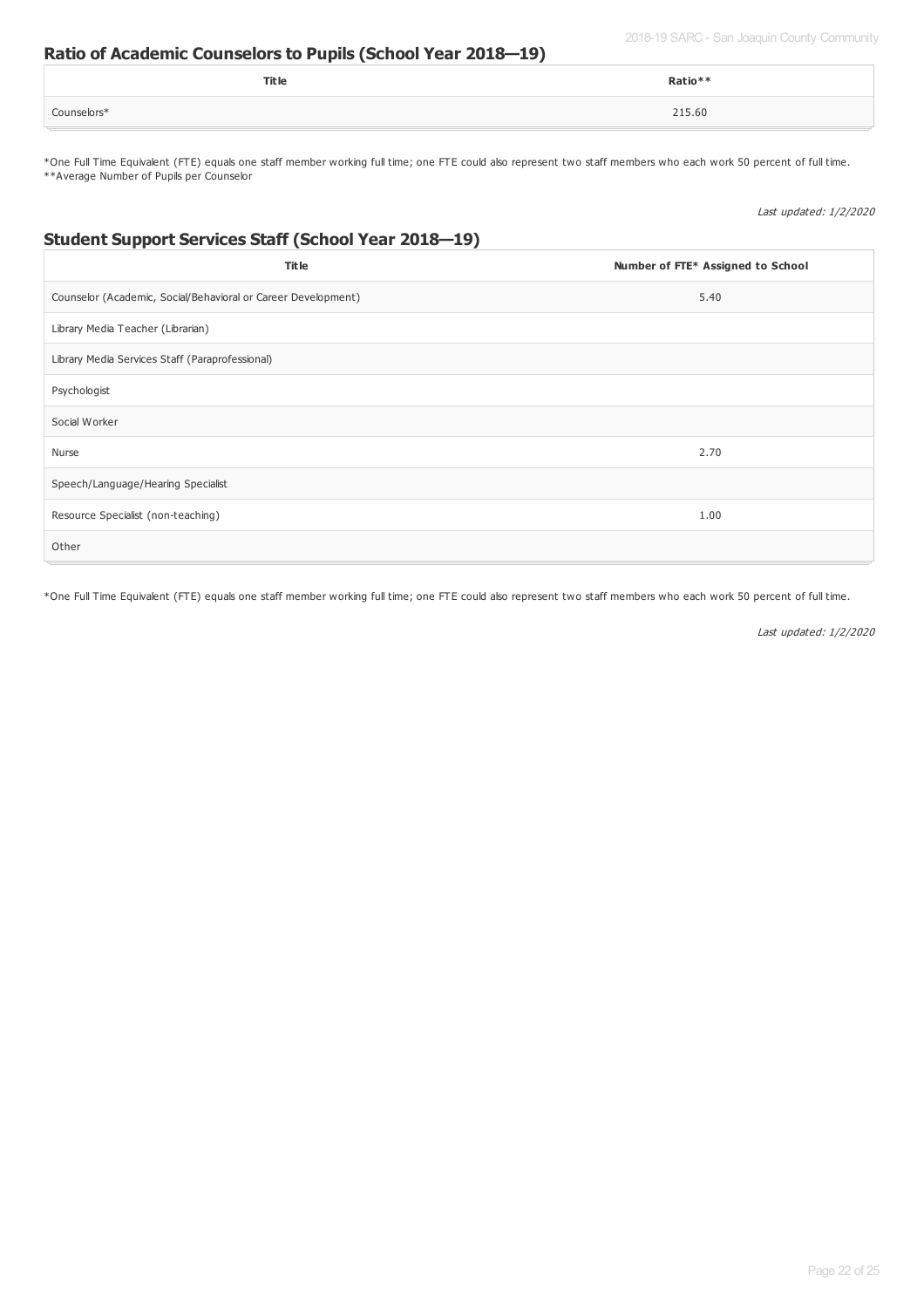## **Expenditures Per Pupil and School Site Teacher Salaries (Fiscal Year 2017—18)**

| Level                                         | <b>Total Expenditures Per Pupil</b> | <b>Expenditures Per Pupil</b><br>(Restricted) | <b>Expenditures Per Pupil</b><br>(Unrestricted) | <b>Average Teacher Salary</b>         |
|-----------------------------------------------|-------------------------------------|-----------------------------------------------|-------------------------------------------------|---------------------------------------|
| School Site                                   | \$11338.00                          | \$11388.00                                    | \$0.00                                          | \$64347.00                            |
| District                                      | N/A                                 | N/A                                           | \$0.00                                          | \$64347.00                            |
| Percent Difference - School Site and District | N/A                                 | N/A                                           | $0.00\%$                                        | 64347.00%                             |
| State                                         | N/A                                 | N/A                                           | \$7506.64                                       | $\hspace{0.05cm} -$                   |
| Percent Difference - School Site and State    | N/A                                 | N/A                                           | $0.00\%$                                        | $\hspace{0.05cm}$ – $\hspace{0.05cm}$ |

Note: Cells with N/A values do not require data.

Last updated: 1/10/2020

### **Types of Services Funded (Fiscal Year 2018—19)**

Edmentum Supplemental Courseware and Assessment Program Core Curriculum and materials/supplies Parental Involvement Professional Development Summer School Mental Health Clinicians Truancy Task Force Positive Behavior Intervention Services Restorative Practices

Last updated: 1/23/2020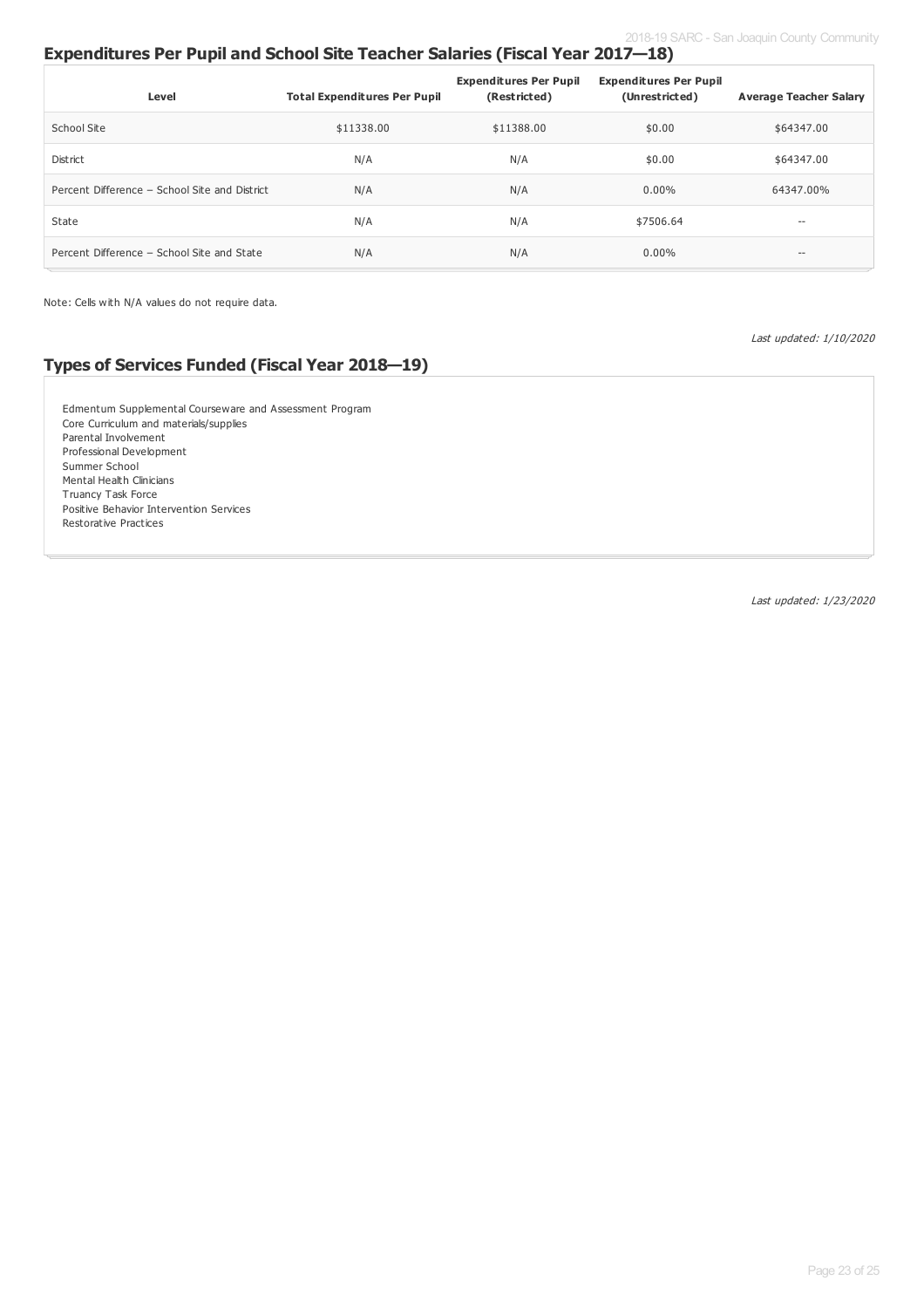## **Teacher and Administrative Salaries (Fiscal Year 2017—18)**

| Category                                      | <b>District Amount</b> | <b>State Average For Districts In Same Category</b> |
|-----------------------------------------------|------------------------|-----------------------------------------------------|
| Beginning Teacher Salary                      | \$46,850               |                                                     |
| Mid-Range Teacher Salary                      | \$68,956               | $-\!$                                               |
| Highest Teacher Salary                        | \$91,062               | $\hspace{0.05cm} -$                                 |
| Average Principal Salary (Elementary)         | \$                     | $-\!$                                               |
| Average Principal Salary (Middle)             | \$                     | $\hspace{0.05cm} -\hspace{0.05cm} -\hspace{0.05cm}$ |
| Average Principal Salary (High)               | \$159,378              | $-\!$                                               |
| Superintendent Salary                         | \$235,000              | $-\!$                                               |
| Percent of Budget for Teacher Salaries        | 29.37%                 | $-\!$                                               |
| Percent of Budget for Administrative Salaries | 8.60%                  |                                                     |

For detailed information on salaries, see the CDE Certificated Salaries & Benefits web page at <https://www.cde.ca.gov/ds/fd/cs/>.





Last updated: 1/10/2020